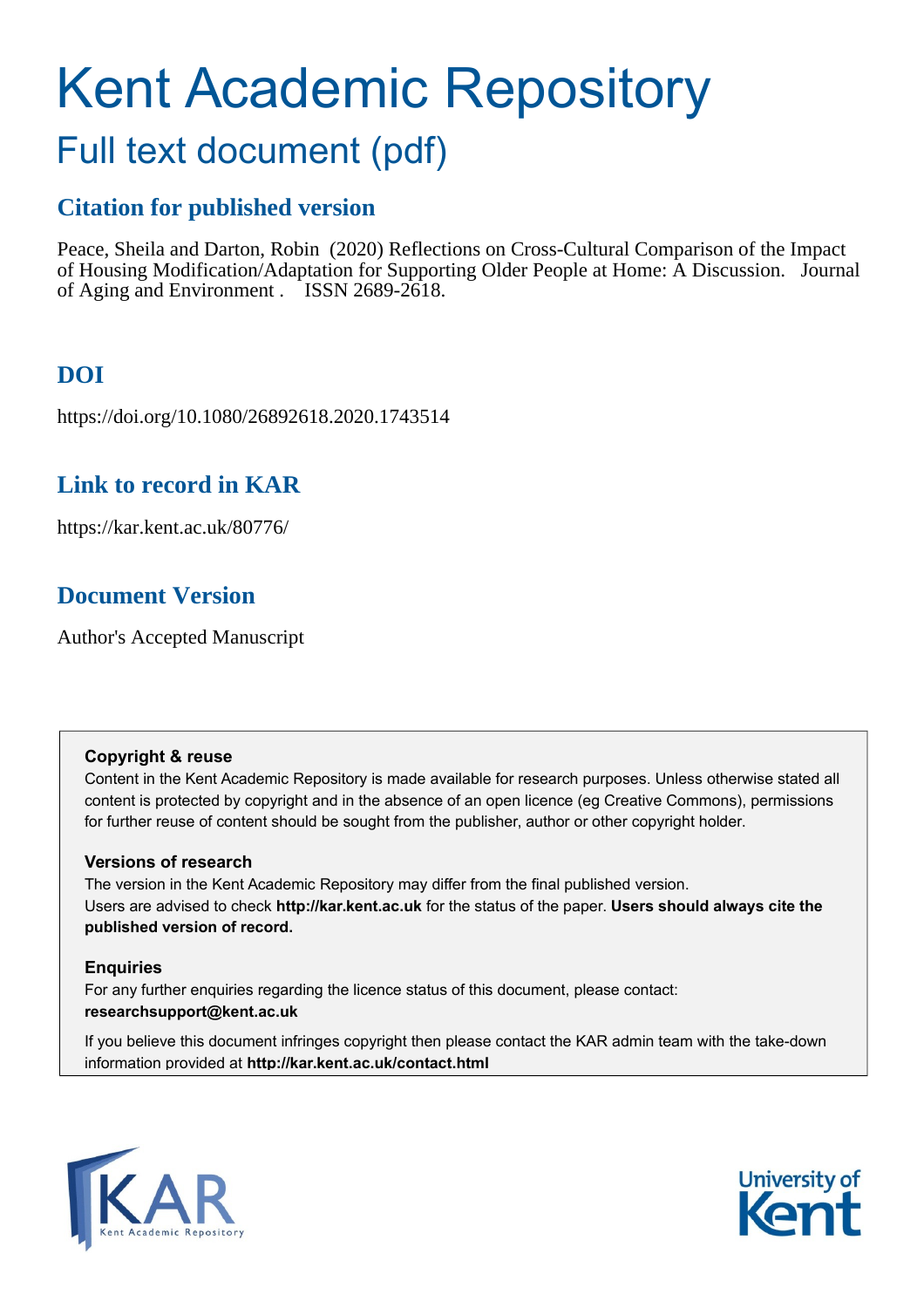**Reflections on Cross-Cultural Comparison of the Impact of Housing** 

**Modification/Adaptation<sup>1</sup> for Supporting Older People at Home: A Discussion**

**Sheila Peace, The Open University, Milton Keynes, UK, and Robin Darton, PSSRU, University of Kent, UK**

ORCiD IDs:

Sheila Peace: 0000-0002-3293-8082

Robin Darton: 0000-0002-8242-790X

Address for correspondence:

Sheila Peace BA PhD FAcSS

Emeritus Professor of Social Gerontology

Faculty of Wellbeing, Education and Language Studies

The Open University

Walton Hall, Milton Keynes

MK7 6AA

United Kingdom

Tel: +44 7837 960275

Email: [Sheila.Peace@open.ac.uk](mailto:Sheila.Peace@open.ac.uk)

 $1$ Both 'modification' and 'adaptation' are used across this special issue. The term 'home modification' is used in USA, Australia, and Sweden and 'home adaptation' in the UK and Spain with papers from Sweden using both terms.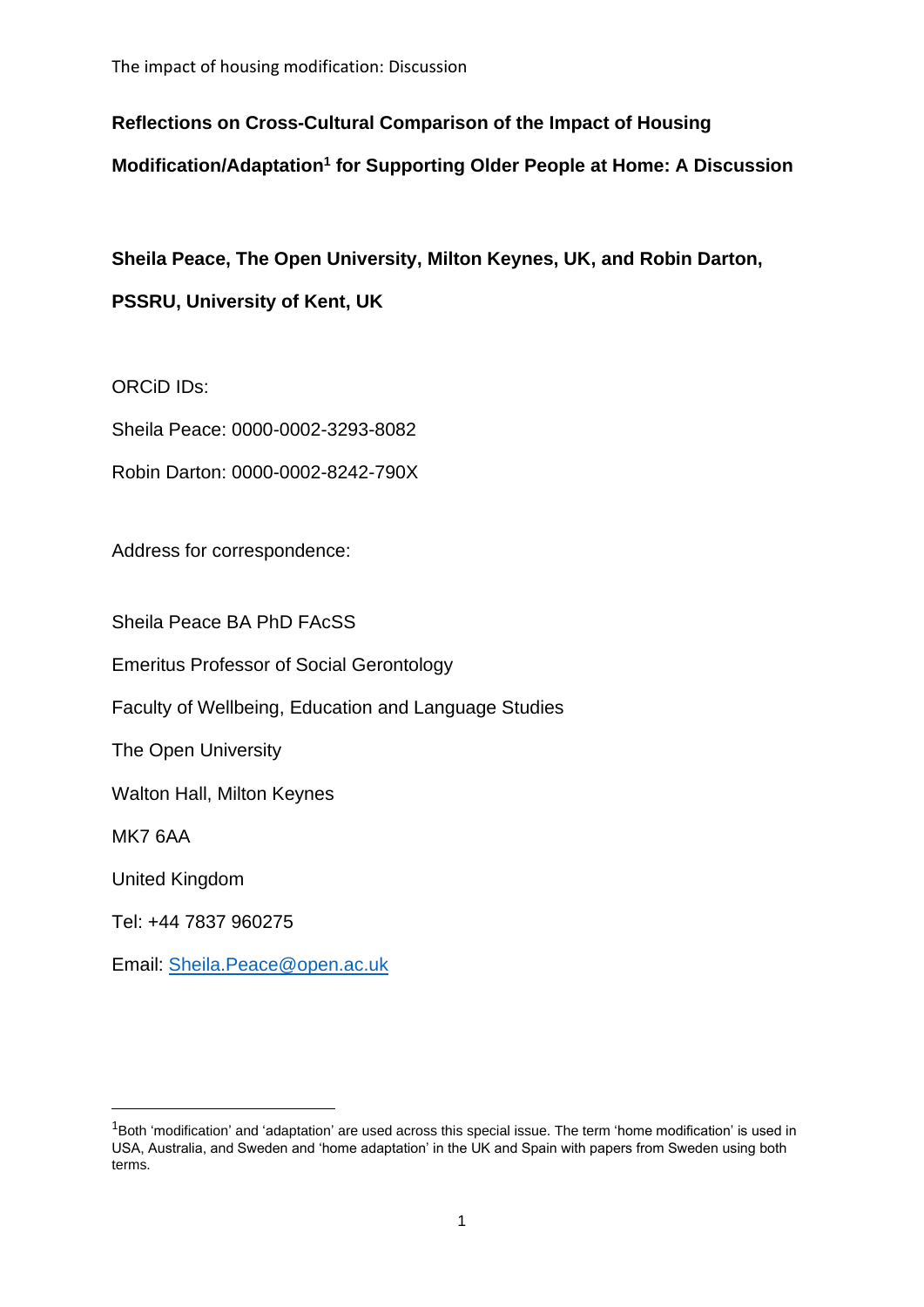#### **Abstract**

Home modification or adaptation is an important global issue, especially for older people living with disabilities in ordinary housing of varying ages, and pre-dating concerns about accessibility in design. Comparisons of research from five developed nations identify common themes: variation in integrated service development; public and private financial investment; deferred health costs; workforce expansion and training; and the value of the user perspective. Further discussion identifies the importance of retrofitting alongside new build, and argues for sustainable housing that recognizes population aging but also issues of climate change and the need for more inclusive design of housing for all ages.

(100 words)

#### **Keywords**

Home modification/adaptation; global issue; coordinated services; financial impact; sustainable housing; workforce development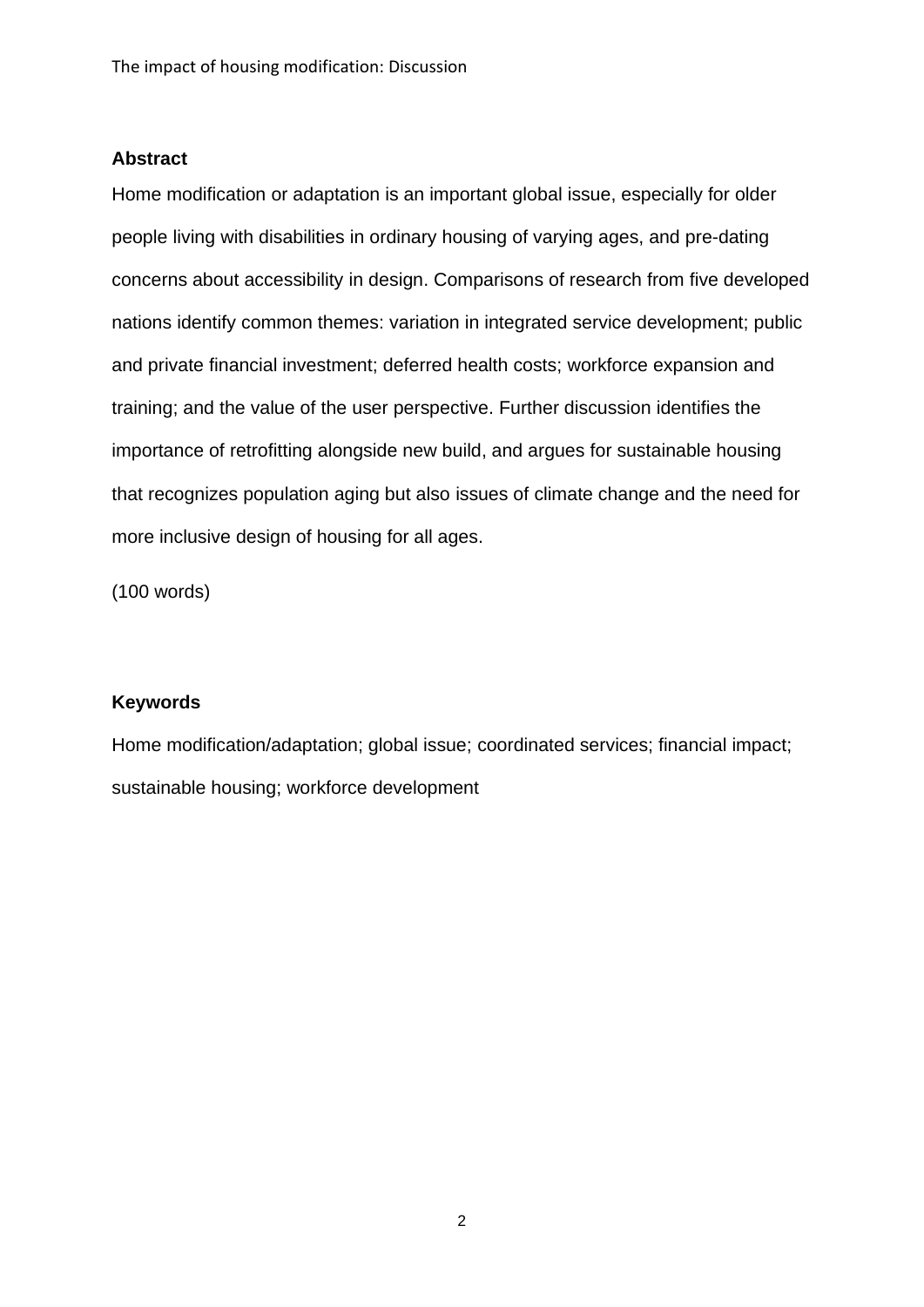#### **Introduction**

The six articles in this special issue provide the basis for cross-cultural discussion of housing modification in developed nations with an aging population that presents a unique synthesis of issues regarding person-environment interaction. Here, attention is drawn to a number of questions essential to future development:

- How is home modification/adaptation in later life directed by the quality and design of the building stock? Do variations between nations in their housing stock have an impact on accessibility?
- Who is receiving home modification? How does public and private financial investment in relation to disability influence service development?
- How do different countries approach service development for home modification? Is this a widespread or fragmented system? What do service users know about home modification? How available is information?
- What is the workforce needed to support home modification? How do professionals from occupational therapy operationalize the process of modification/adaptation? What skills development is needed?
- How is the building profession involved in the process of environmental change? Do they draw upon building regulations to assist design?
- What is the evidence base that demonstrates how adaptation is beneficial for older people, all people with disabilities, their families and their carers (informal and formal)? What, and how are, outcomes measured?
- What are the barriers to home modifications/adaptations? Does home modification focus on the client or produce standardized interventions? Does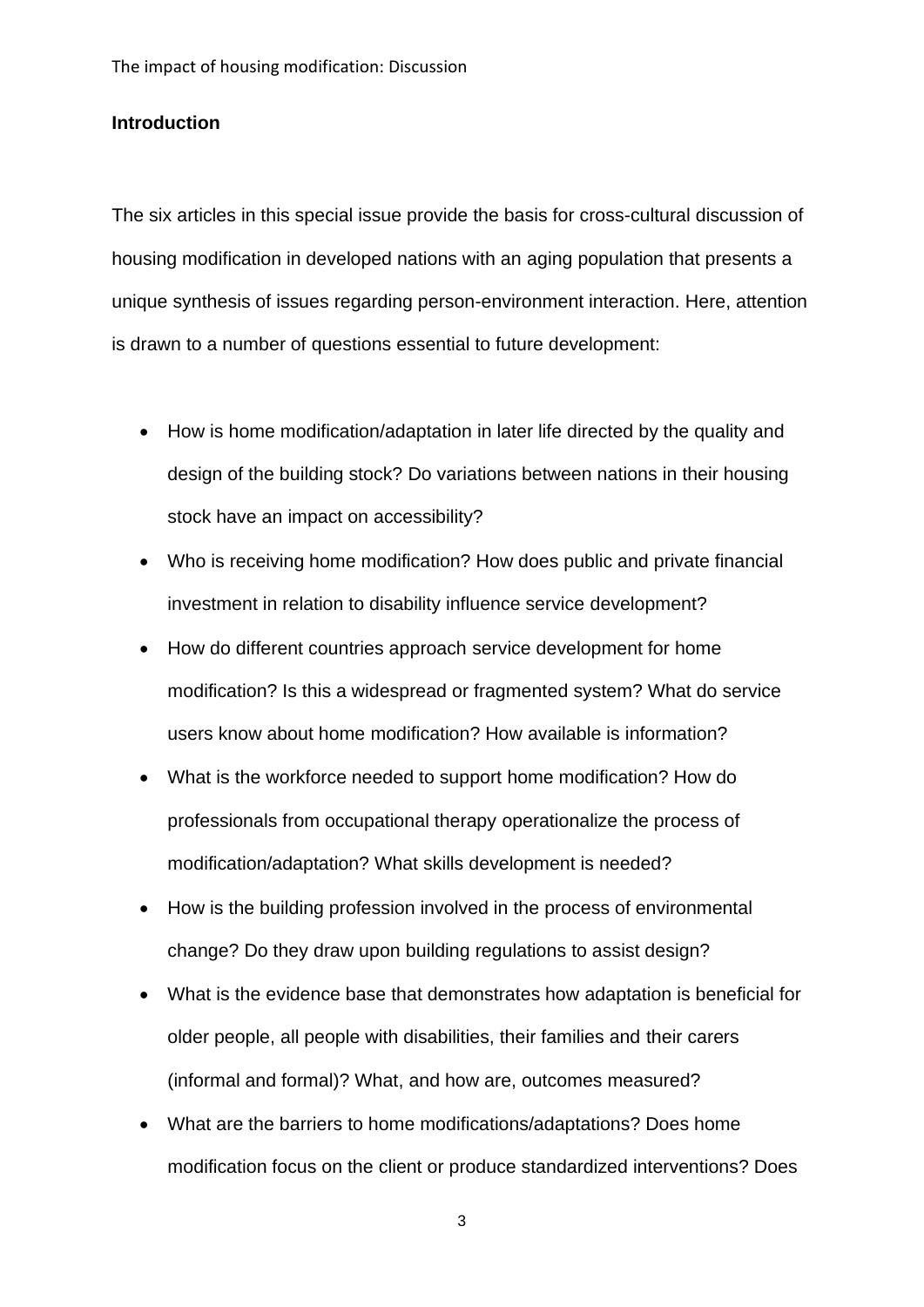home modification focus on specific outcomes (e.g. falls prevention) or broader issues (e.g. age-inclusive design or bespoke design)?

#### **Housing stock and accessibility: The context of home modification**

The five western developed nations (Spain, USA, UK, Sweden, Australia) represented in this special issue illustrate global diversity of size and shape in terms of population, land mass and density. The demography of populations 60 years and over indicates the aged nature of these countries, ranging from 21% to 26% (see Table 1). Throughout this discussion the impact of unique urban/rural geography and industrial development on housing history, and expansion over time, is acknowledged. For example, particular cultural circumstances affect design and tenure, as seen in the distribution of rented or owner-occupied single and multifamily dwellings. Material from the USA, Australia and the UK indicates that a majority of older people are homeowners living in single-family homes, commonly detached houses in Australia, where in all cases many have lived for some time and wish to remain living. However, housing stock varies enormously across the USA, where the Northeast has older housing. The oldest housing stock in the European Union (EU) was found in the UK, where 38% dates from before 1946 (Nicol, Roys, Ormandy, & Ezratty, 2016); while Spain has the highest proportion of people living in multi-family housing – flats/apartments – in the EU. Changes in future population projections will see some countries aging more rapidly without appropriate housing being developed to meet people's changing needs.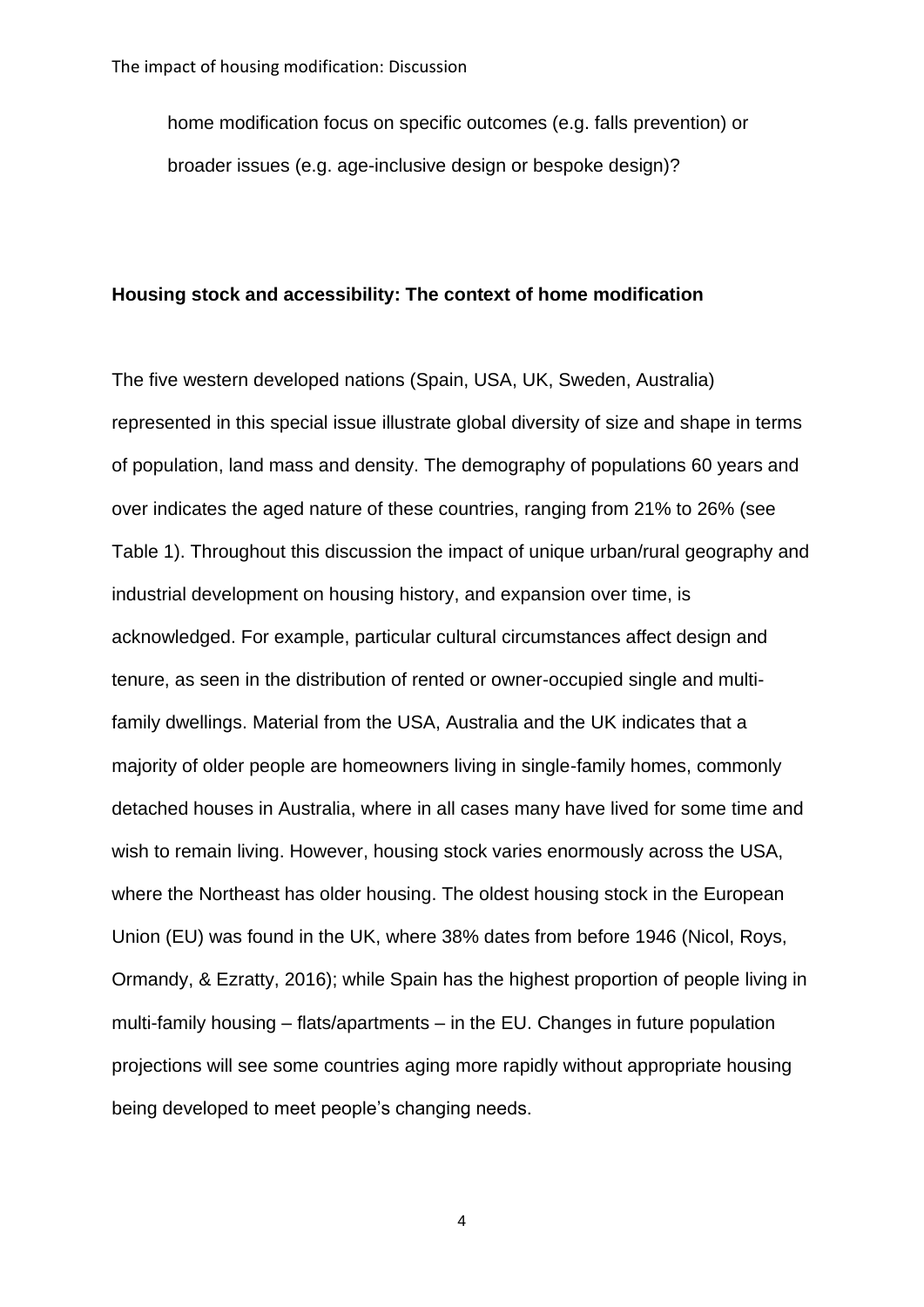#### [Insert Table 1 about here]

Across the 20th century, there are similarities and differences in the history of housing development, even if detailed comparison is not possible here. Single-family dwellings are more common in rural areas and multi-family dwellings – apartments/flats, both rented and self-owned – in urban locations. The growth of different types of housing stock reflects the varied roles of public and private housing providers, with the public sector – municipalities in Sweden; local authorities in the UK; states/districts in the USA – meeting more urgent housing needs for those with particular health concerns and limited financial resources. Central and local government policy has greater control over provision for these groups, and building development is more commonly directed by building regulations and standards. However, although issues of accessibility are particularly important for people with disabilities, such considerations have not been common in housing design across these countries, while new building is seen as slow to develop.

Slaug, Granbom, and Iwarsson (2020) comment on how certain forms of public sector housing in Sweden may demonstrate similar accessibility problems to private housing in terms of environmental barriers, while Aplin, Hoyle, Fiechtner, Bailey, and Ainsworth (2020) indicate that currently there is no mandatory building code to require universal design features in new dwellings in Australia. It has only been in recent years that standards regarding accessibility have begun to be discussed and incorporated in new housing design. Alonso-López (2020) discusses the Spanish 2010 Technical Building Code, which established criteria for new build, concerning design, construction and maintenance of buildings, with accessibility being influential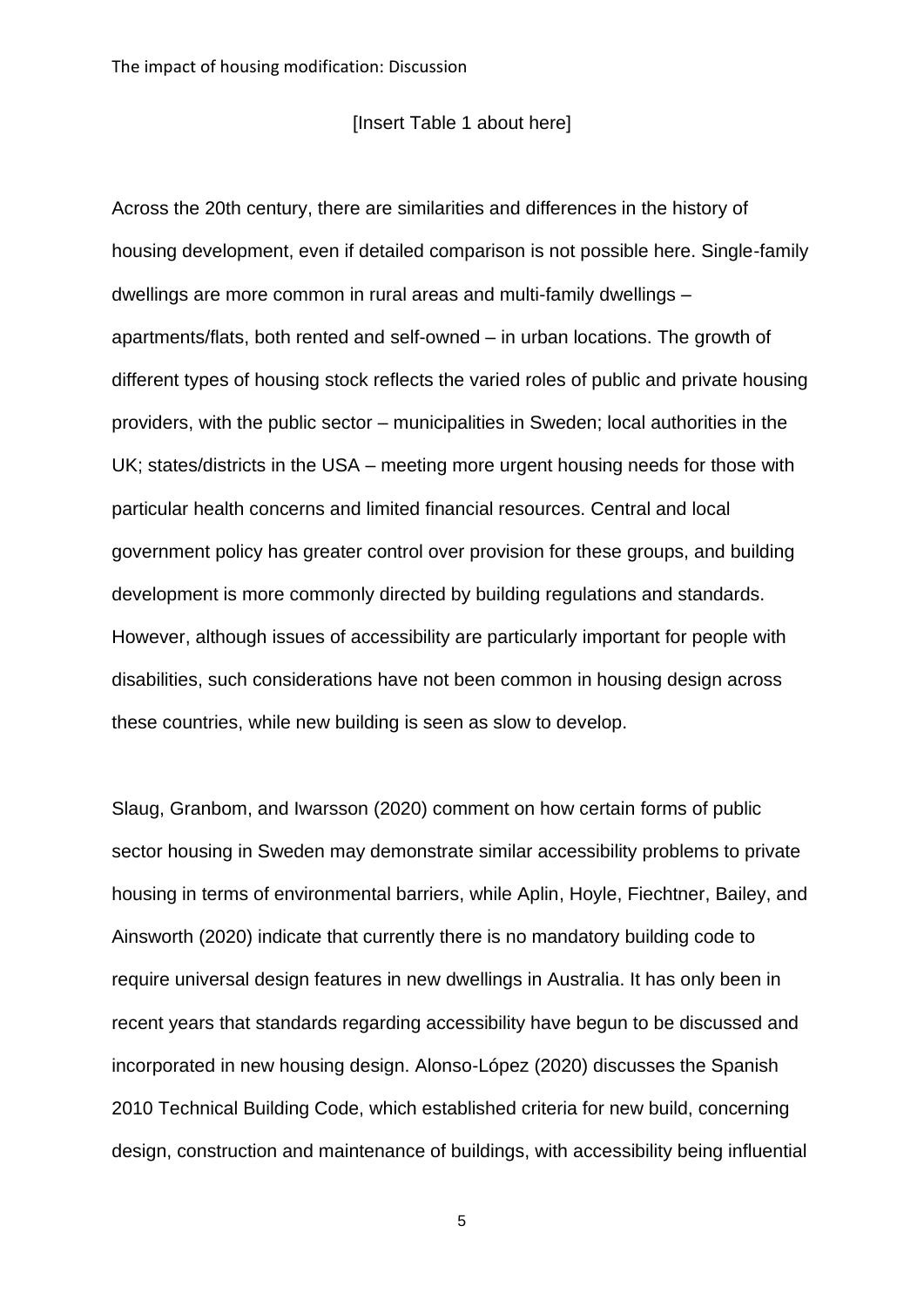in legislation at the level of autonomous communities (regional/cultural) since 1990. In the UK, the 1997–2010 government adopted Lifetime Homes Standards for new public sector funded housing, with the aspiration that all new homes would be built to these standards by 2013 (Department for Communities and Local Government [DCLG], Department of Health [DH], & Department for Work and Pensions [DWP], 2008). However, the subsequent government specified a lower mandatory level of accessibility, with optional requirements for higher levels of accessibility, broadly in line with Lifetime Homes Standards, or for wheelchair users, dependent on specific planning conditions (DCLG, 2015). In London, housing policy has retained the requirement that all new housing should be built to the higher standards of accessibility (Mayor of London, 2015), although few London boroughs meet the stipulated levels of compliance (Mayor of London, 2018).

In all these articles, research indicates that older people are most likely to live in older housing stock that was not designed to accommodate accessibility features. Commonly, across all housing types, stepped entry, narrow doors and hallways, stairs, inaccessible toilets and bathrooms, inaccessible baths and showers with hob (stepped) entries, and poor design regarding insulation and access to power and water supplies are noted. However, differences do exist between single and multifamily dwellings. In particular, Slaug et al. (2020) indicate a wide range of environmental barriers: indoors, at entrances, and in the immediate surroundings. They note differences between single-family houses in Sweden, which have lower accessibility problems, and multi-family accommodation, where issues relating to entrances needing automatic door construction and elevators can cause difficulties. Alonso-López (2020), focusing on apartment living in Spain, discusses accessibility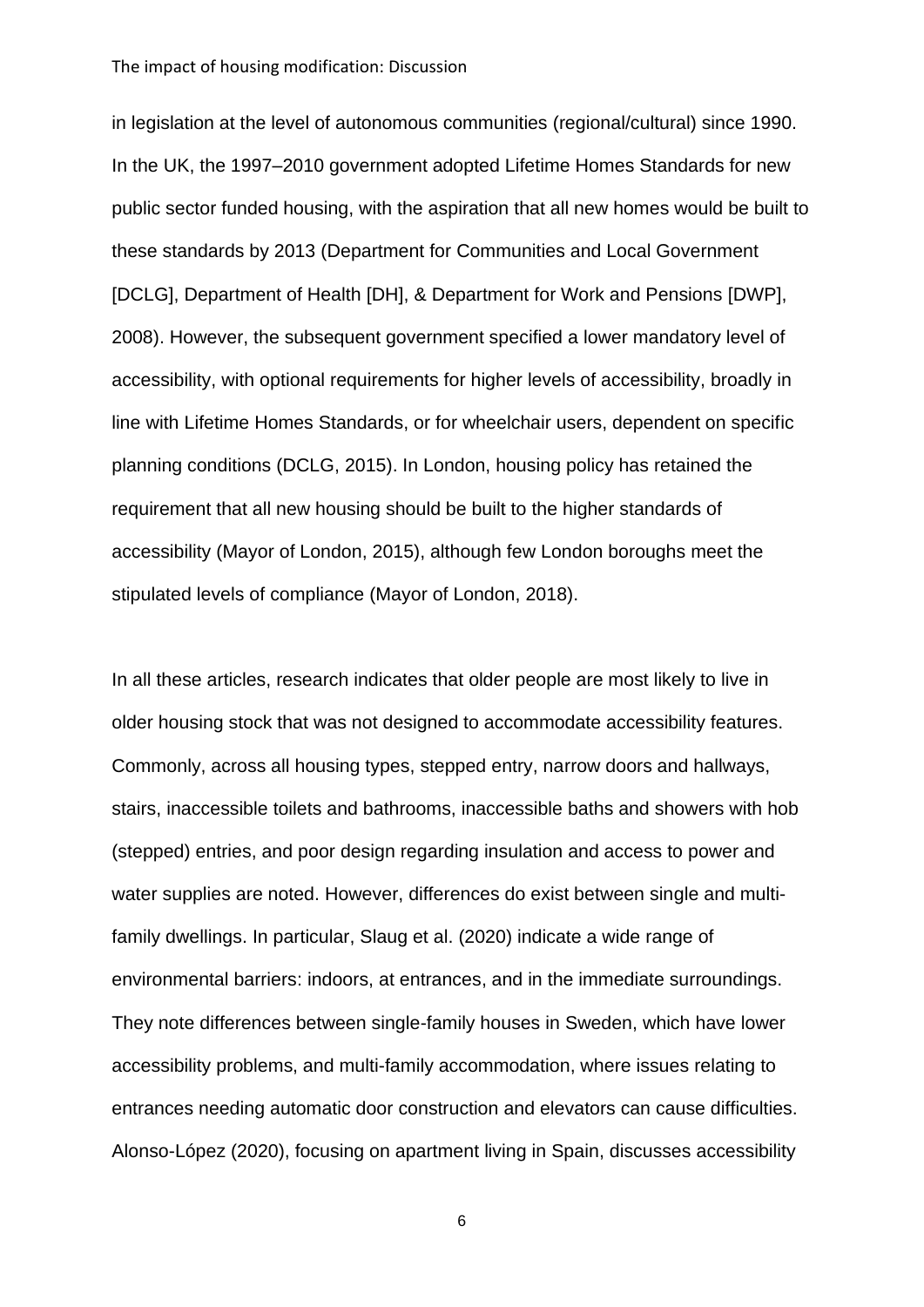issues in relation to stairs, bathrooms and entrances. These buildings also often do not have elevators. There are a number of generic trends throughout these commentaries showing that the housing infrastructure is not adding life to years, especially when the oldest old are most likely to be living alone in all housing types. As Aplin et al. (2020) state, 'The majority of housing stock in Australia is therefore inaccessible' (p \*\*). Keglovits and Stark (2020) comment that: 'Only 1% of the housing in the US has five basic accessibility features: no-step entry, single-floor living, wide doorways and halls, accessible electrical controls and switches, and lever-style door and faucet handles' (p.\*\*\*). In England, only 7% of homes in 2014 had all four accessibility features (level access, flush threshold, sufficiently wide doorways and circulation space, and an entrance level toilet) that provide visitability to most people, including wheelchair users (DCLG, 2016a). Consequently, home modification may be needed in different types of housing for people of all ages, alongside the need for more inclusive design in new build.

#### **Recipients of home modification: Clients and funders**

The need for home modification leads to the question of 'who are the current recipients?' and 'how have existing systems of provision developed over time and operate currently?'. During the 20th century, there has been gradual recognition in developed countries of the need for greater environmental access for people of all ages living with mobility issues due to physical disability (Goldsmith, 1967, 1997, 2000). Disability discrimination legislation has prompted some material change in community and housing infrastructure – from the dropped curb and changes to road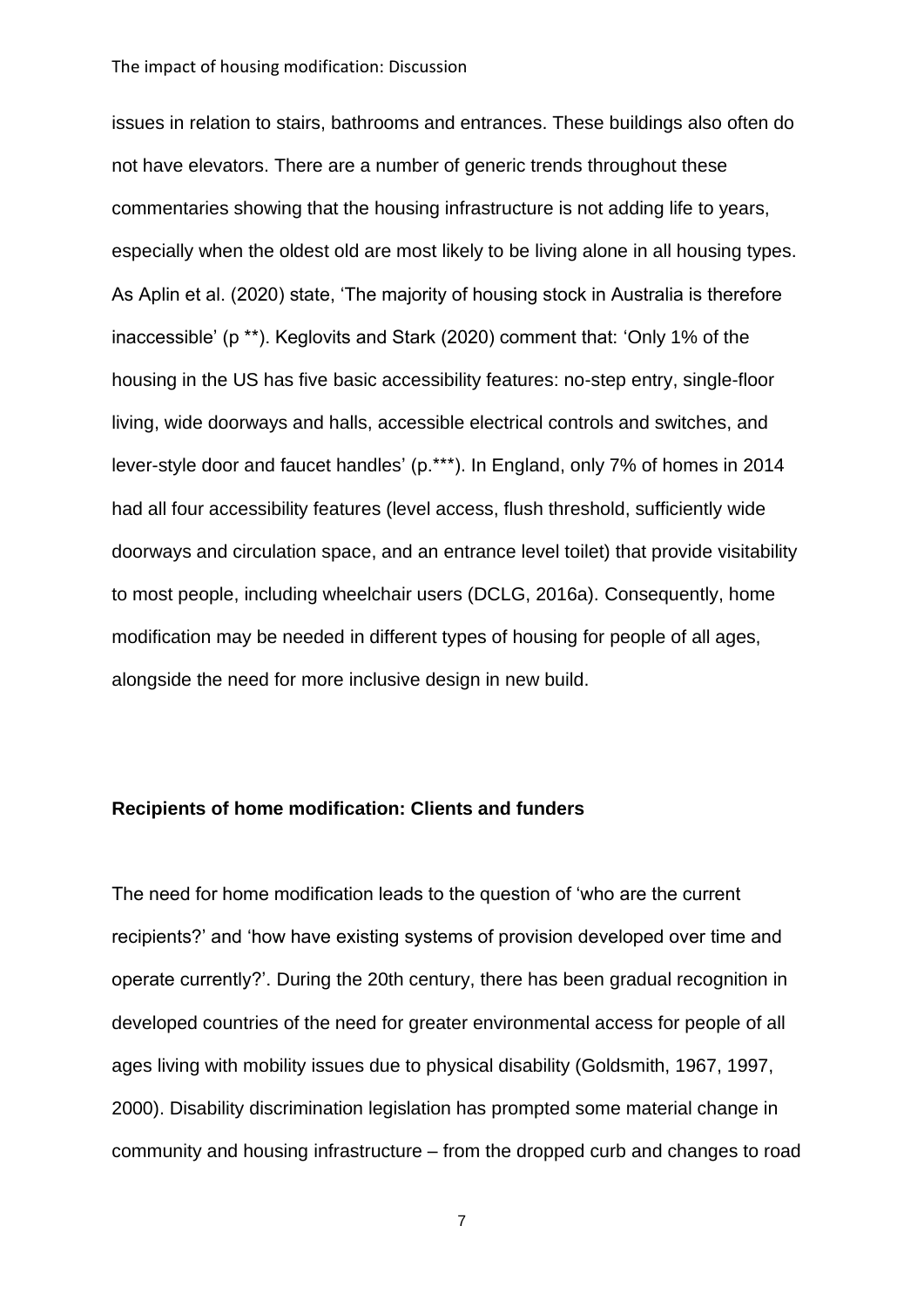crossings, accessible toilets, to stairlifts, walk-in bathrooms and step-free access – recognized as a human rights issue (Imrie, 1996; Peace, Katz, Holland, & Jones, 2019; World Health Organization [WHO], 2018). Over time, services set up primarily for younger people with a disability have been embraced by older people. However, as noted in the UK, the main beneficiaries of state supported modification in the home environment are the most vulnerable older and disabled people with low incomes and often living alone (Mackintosh et al., 2018). The work of Aplin et al. (2020) in Australia indicates that the proportion of people of all ages with a recognized disability receiving home modifications is small; while Alonso-López (2020) comments that home modification is not part of the Spanish autonomy and care legislation for people seen as particularly vulnerable, and that funding for this is very low. The modification of bathrooms is mentioned here alongside problems that exist in adapting communal areas such as entrances to apartment buildings to facilitate access.

As seen in Table 2, population aging leads to a higher incidence of physical disability in later life ranging from 50-70% across these nations. Yet many older people may not initially see themselves as disabled, rather experiencing a gradual recognition that changes to their physical and mental health make their environment less enabling when carrying out everyday activities (WHO, 2011; Age UK, 2019). In addition, this does not mean that people are routinely informed about, or offered, access to home modification services. With the exception of Sweden, only a minority of people would be identified as eligible for public sector home modification services, primarily due to health needs. Homeowners may be seen, and see themselves, as self-funders. In England and Wales the means test for major adaptations involves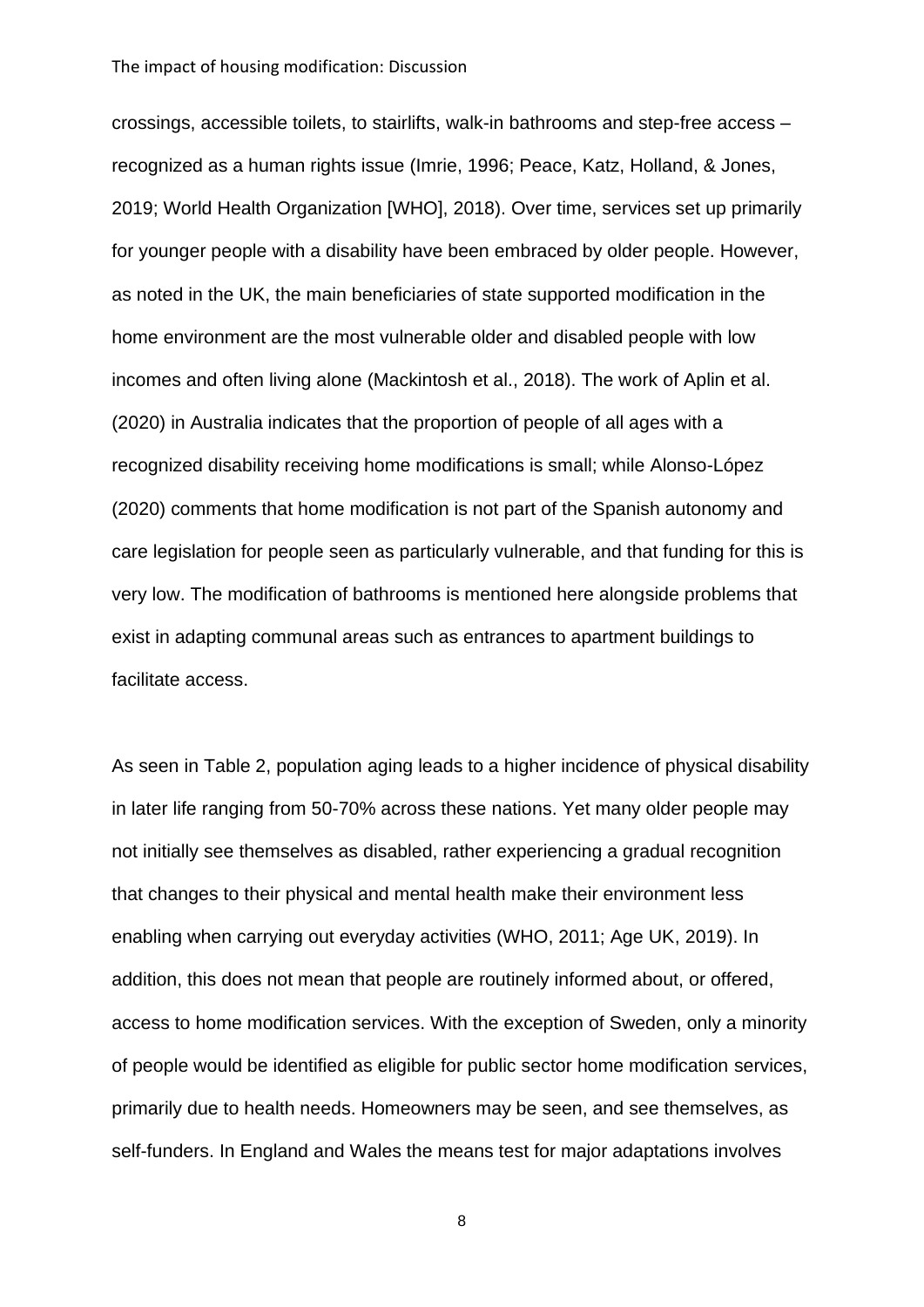assessing the household's ability to meet the costs of a loan, although recommendations have been made to widen the definition of income to include housing equity (DCLG, 2011). It was argued that this would increase the funding available, while not affecting the current income of the person concerned, since a charge would be placed on the property, to be repaid on sale or transfer (DCLC, 2011). However, households in London and the South East of England hold a disproportionate amount of housing wealth, whereas areas with lower levels of wealth have higher rates of disability (Mackintosh et al., 2018).

#### [Insert Table 2 about here]

Access to service provision varies from those dependent on referral through health and social care services to occupational therapy leading to environmental assessment and planned adaptation to those responsible for organizing their own personal home improvement. At one extreme, in Sweden, Slaug et al. (2020) report that 'Individually-tailored housing … adaptations … [are available to all] … based on functional needs, regardless of age' (p…). The annual expenditure on this tax-funded service is substantial, the majority of users are 70 years and older, and data from 2016 show that 74,000 housing adaptations are granted each year. This inclusive service is currently making the environment more accessible, yet in times of financial austerity policy makers have reduced the requirement for accessible housing in terms of new build and adaptations in order to lower costs and increase production (more for less). In contrast, Mackintosh (2020) considers the development of the Disabled Facilities Grant (DFG), introduced in the UK by the 1989 Local Government and Housing Act, which helps people on low incomes access modifications to their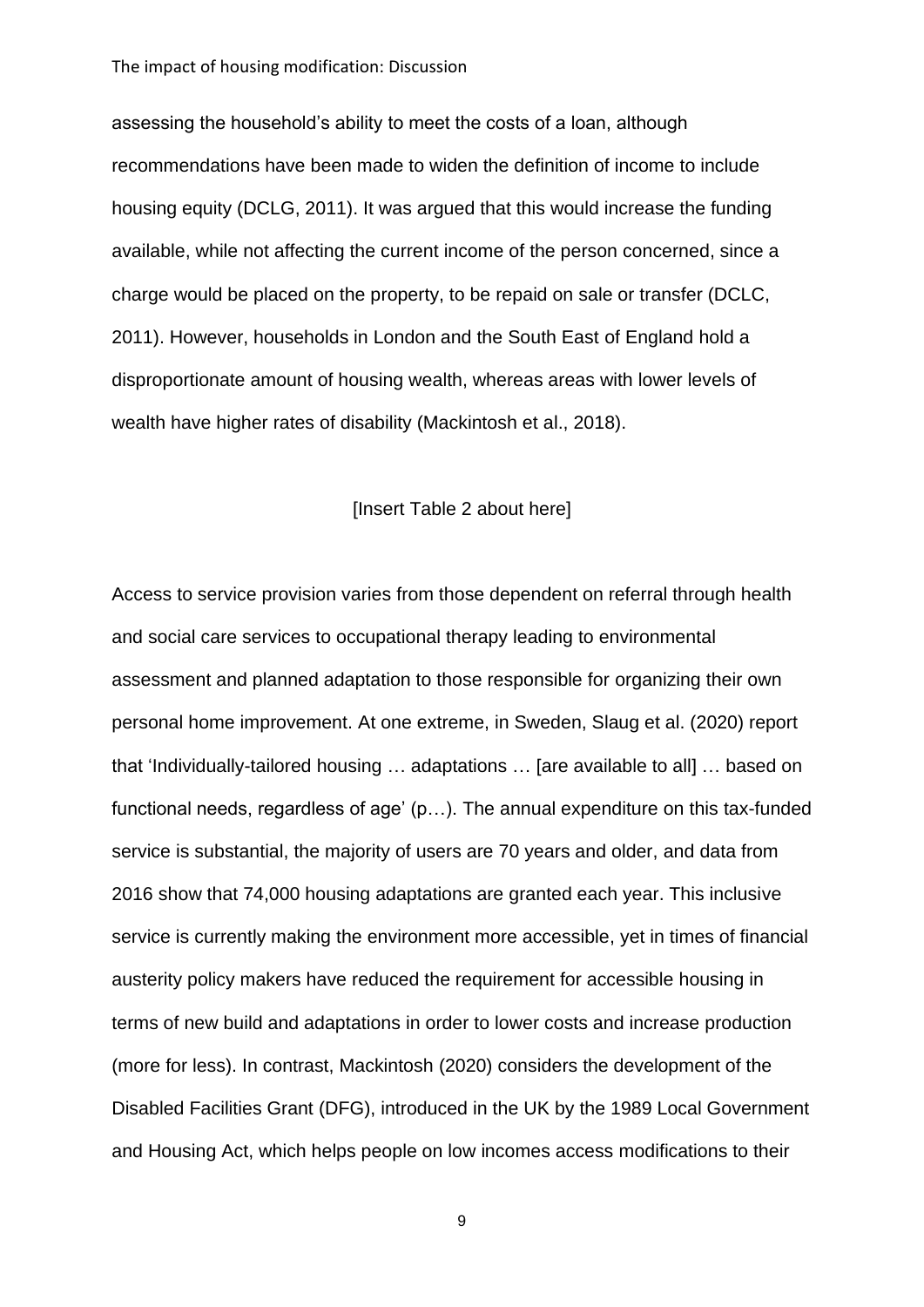homes. To date the majority (65%) goes to people aged 60 years and over (Mackintosh et al., 2018). Although the on-going debate in the UK over the future funding of social care does identify the central role of housing in the necessary reforms (Jarrett, 2019), this tends to be expressed in general terms rather than specifically focusing on the role of accessible housing. Nevertheless, this system funded through central government is seen to have greater focus on home modification than the Australia National Disability Insurance Scheme (NDIS) currently being rolled out across the country for people aged under 65 (see Aplin et al, 2020). Here the aim is to provide those with 'a permanent and significant disability, aged under 65, with the reasonable and necessary supports they need, to live an ordinary life' (p \*\*). While this scheme may introduce lifetime planning, for those 65 years and over Aplin et al. consider that the aged care system appears more focused on residential care and home care packages.

#### **Service development**

National strategic decisions regarding home modification are generated within particular political economies with impact at local government level. This relates to how home modification is seen as either a public service, or a private initiative, or a combination of both. The public systems outlined here highlight diversity in terms of levels of management, operational control, integration with other services particularly health and social care, and workforce identification and partnership, which will all impact on the experience of service users. Of the examples given, the Swedish system for their publically funded home adaptation program has a particular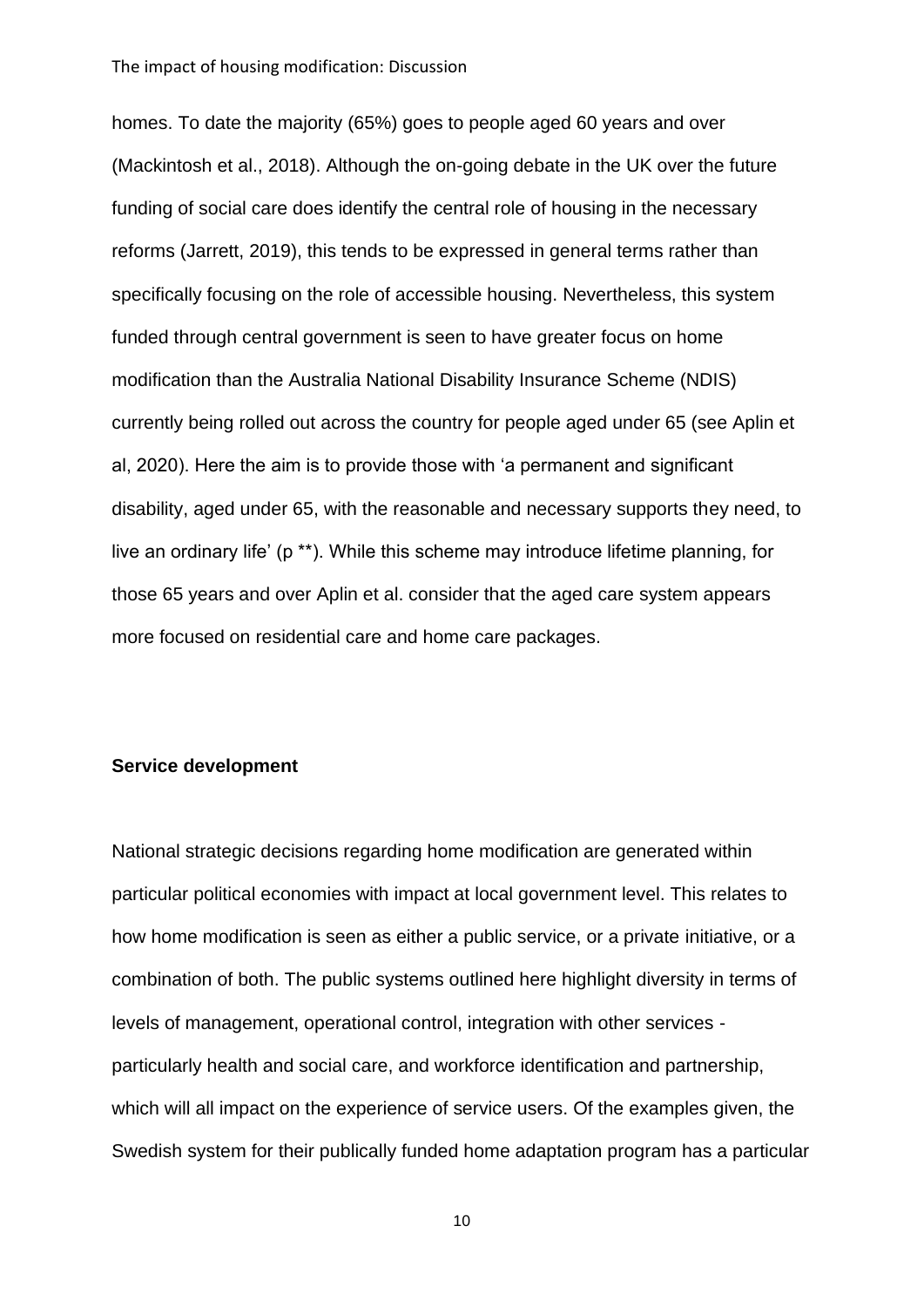process at municipality level, where approval is granted after a needs assessment and certification given by a health professional, usually a registered occupational therapist. Certification is required by law and focuses on the capacity of the individual and their individual needs alongside an assessment of the physical environment. The organization(s) that direct and undertake building works is not identified here.

Variations across nations are also seen within nations, which is not surprising given the variation in funding arrangements. Keglovits and Stark (2020) indicate the diversity of programs operated in the USA at national and state levels. This influences how older people may acquire financial support for home modification, for example from the *Home Improvements and Structural Alterations* grant for Veterans to the *Section 504 home repairs* program for rural elders to those that relate to public assistance housing and *Waiver programs* for people accessing Medicaid. They note that the scope covered by these grants put limits on the type of modification available. For example, low-cost solutions such as 'automatic nightlights' may not be covered. A link is seen here with evidence regarding financing a range of modifications noted in the UK and Australia. In the UK, a distinction is made between minor and major adaptations. Disabled Facilities Grants (DFGs) are available up to a maximum of £30,000 in England and £36,000 in Wales, depending on a means test while grants for minor adaptations, such as handrails and ramps, and costing less than £1,000, are available without charge for people with assessed health and care needs (DCLG, 2009). Different funding arrangements apply in Scotland (Wilson & Fears, 2016). Most DFGs are used to install level-access showers, and to provide stairlifts and ramps, and the average cost is just under £9,000 (Mackintosh et al.,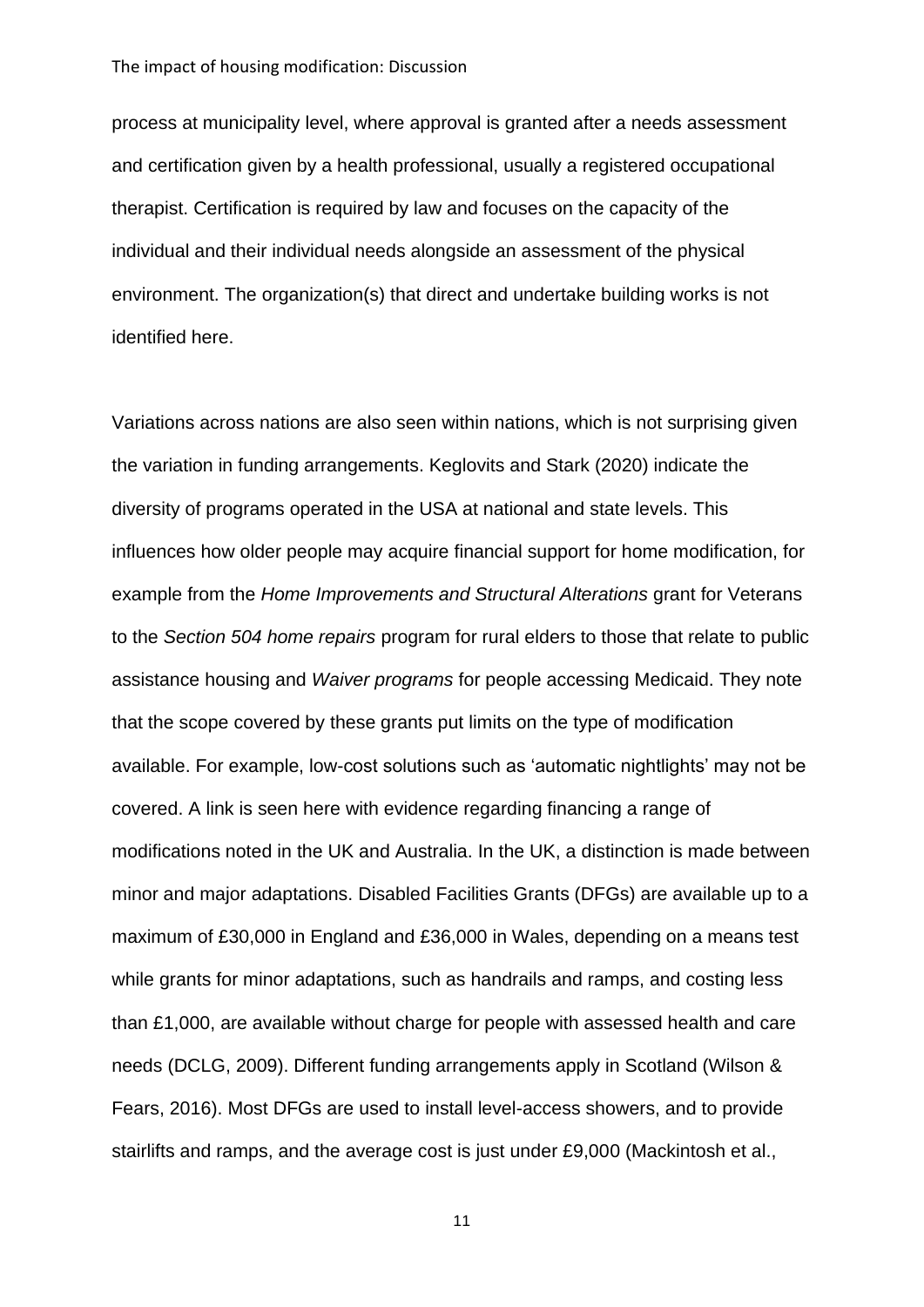2018). However, there is considerable regional variation in costs, with those in London being significantly higher, and Mackintosh et al. recommended that the maximum should be increased in line with inflation.

In Australia, information concerning access to home modification is seen to be part of a 'complex patchwork' of agencies and services. The need to bring together various sources of funding with different planning and operational bodies is also seen in the USA, where an example from the Housing Department of the Philadelphia Corporation for Aging demonstrates how the Area Agency on Aging is working with occupational therapists, home repair and modification programs. The need for co-ordination of multi-professional working across place is a topic seen throughout this special issue for both public and private service users. Through an evidence review involving practitioners, service users, and national and local stakeholders within the UK, Mackintosh and her colleagues demonstrate the current complexity in developing publically supported programs (Mackintosh et al., 2018).

Alonso-López (2020) describes through initiatives in Barcelona, how some public programs have developed in Spain via various levels of central and local government interaction. However, financial restraints over the past decade have limited expansion. Nevertheless, demand still exists and, given the dominance of apartment living, he comments on the importance of accessibility to communal areas – entrances, storage rooms, waste disposal – that are separate from home modification but also need to be taken into account. To date he considers information concerning home improvement as limited with the emphasis having been placed on bathroom improvement.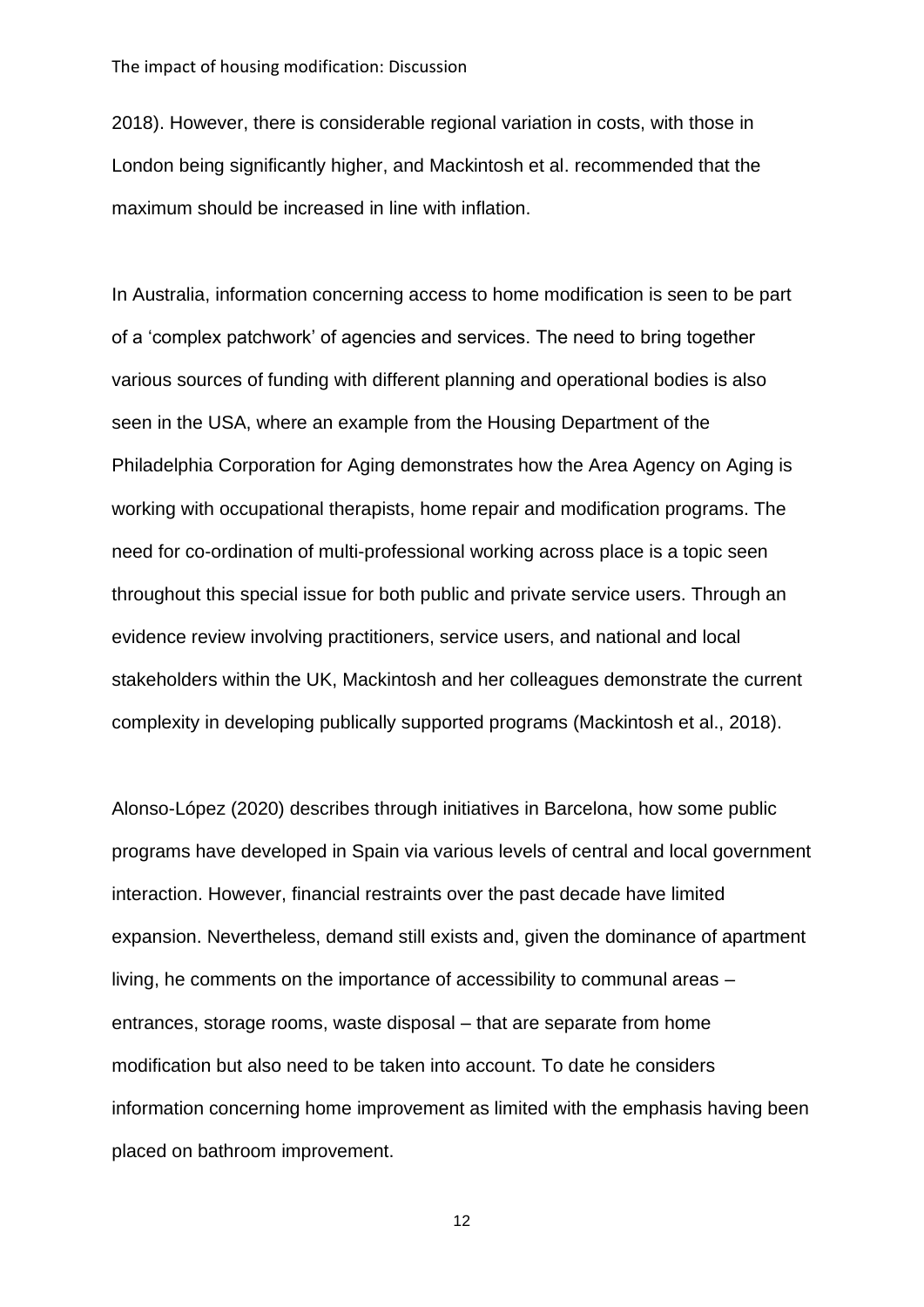To extend the debate, Alonso-López (2020) raises the importance of private initiatives where individuals, living alone or with others, who experience problems with their daily activities, may self-fund home modifications. To address this relationship which involves individual/household capital, he develops a bivariate logit model concerning the association between adaptive expenditure and different explanatory co-variables utilizing data based on individuals with disabilities from the Spanish Survey of Disabilities, Personal Autonomy and Dependency, EDAD2008 (Instituto Nacional de Estadistica [INE], 2010). Based on survey data concerning expenditure by households with disabilities, he develops a composite variable EXPENDAD relating to supportive technologies, adaptations, household equipment and household supplies. While over half of the sample recognize environmental barriers, only a third have made some kind of adaptation.

The findings indicate a range of factors as influencing who are the self-funders defined by EXPENDAD and a 2000 Euro spending threshold. In this analysis they include: city-based households within richer parts of the country where members officially registered with severe disabilities may have a limited lifestyle, as well as those living in larger dwellings who recognize the difficulties in their own environment both within the home and in terms of access to public areas. Predictably, those least likely to be self-funders have limited incomes and yet live in circumstances where they have an apartment with a bathtub rather than a shower and where accessibility to their housing block may be difficult. The combined socio-economic and disability status of self-funders is unsurprising. Yet it appears that accessibility to apartment buildings for all due to the lack of an elevator is a key issue in many Spanish urban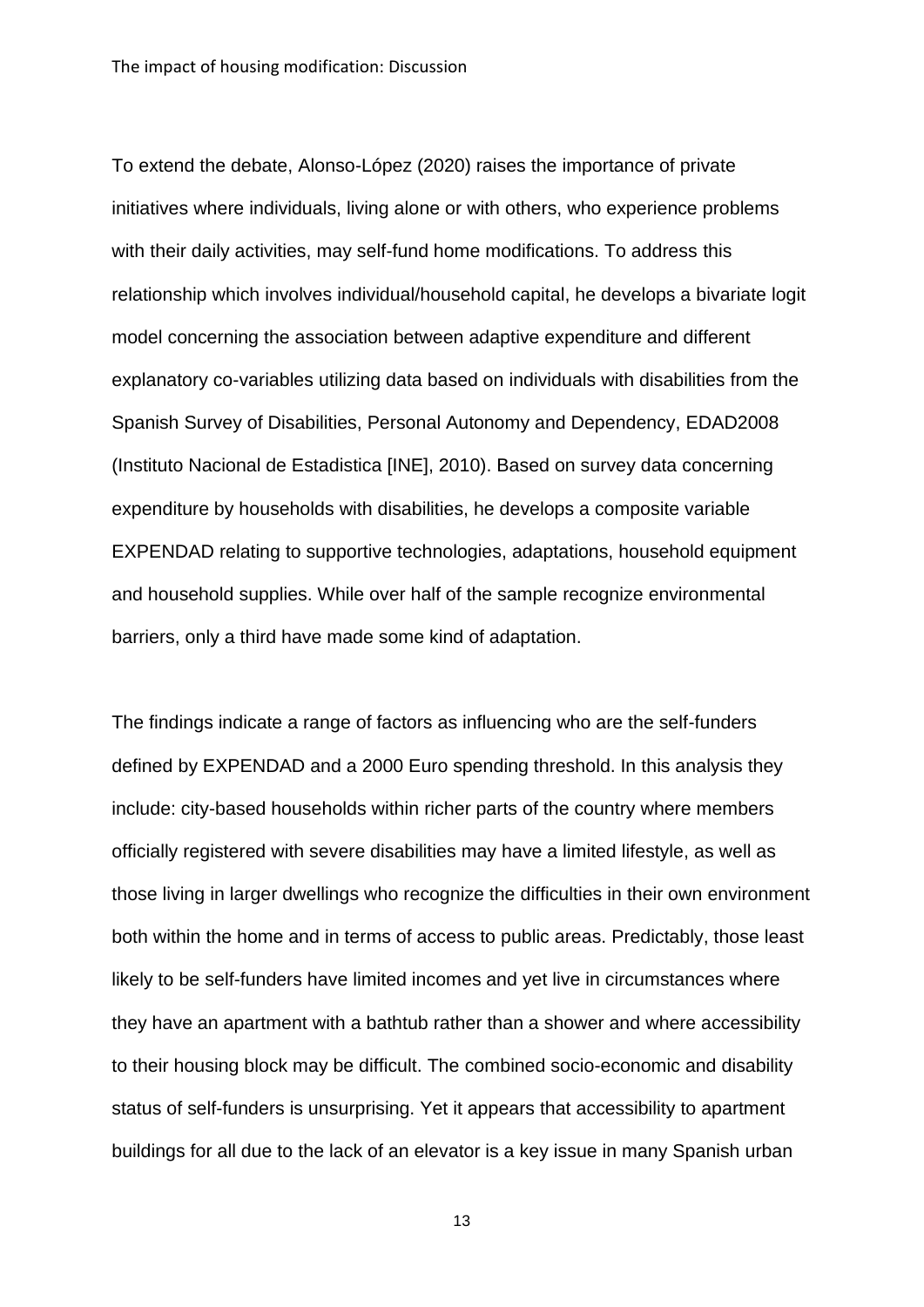dwellings, impacting particularly on the lives of people with disabilities. Nevertheless, Alonso-López is able to show how some households are able to modify their housing outside public funding, as people with capital and motivation are able to address their own needs. This is an important research issue. In developed countries there are examples of people designing their home to suit their anticipated future needs, but there is also a disconnect between the awareness of issues and a willingness to act. Mallaband, Haines, and Mitchell (2013) discuss this in relation to retrofitting to improve energy efficiency. In the UK, Powell et al. refer to a lack of evidence about people using their own resources (2017, p.15), and Mackintosh et al. indicate that, although there were regional differences, in general, fewer owners than tenants go ahead with adaptations (2018, p. 37).

This discussion indicates that home modification/adaptation services have arisen through public sector support for people of all ages living with functional disabilities. This provision is now increasingly accessed by a growing number of older people alongside younger disabled people. However, the increasing recognition of the incidence of cognitive impairment in later life and the potential for dementia-friendly home modification is not specifically addressed in these papers (see Struckmeyer & Pickens, 2016; WHO, 2017) although acknowledged by Slaug et al.. In addition to poor housing standards that disempower people with mobility and other sensory disabilities, environmental barriers are also seen at building entrances and in the wider surroundings of neighborhood and community. At present, service development is complex, and for the service user information and understanding regarding access to home improvement is limited. There is a need for integration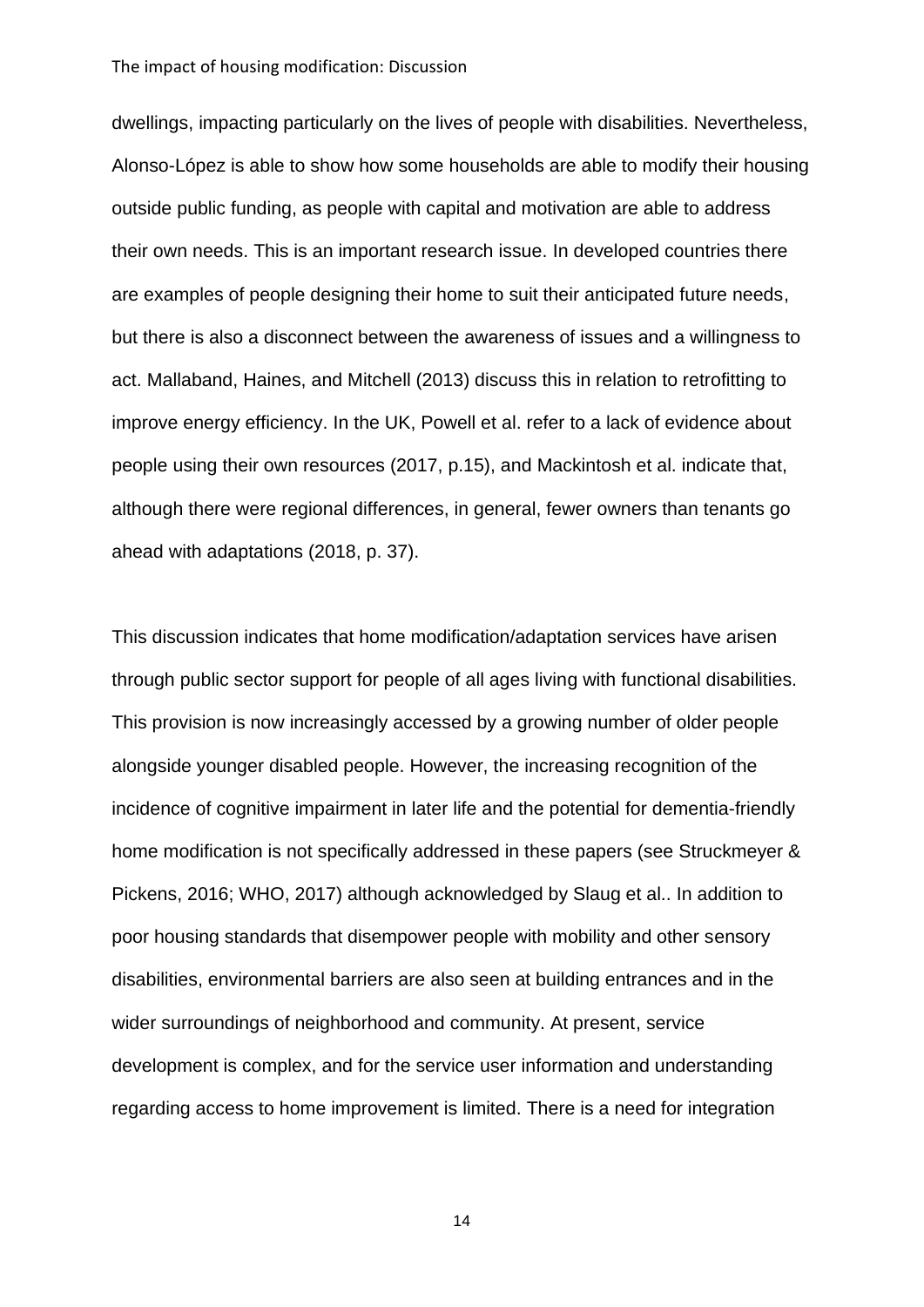between housing, health and social care services, and the development of services has implications for an integrated and multi-professional workforce.

In England, flats and apartments form an increasing proportion of new homes (DCLG, 2016b). Over one-third of the flats with common areas or shared facilities are in London, however there is limited information available about the extent to which improvements are needed to the accessibility of common entrances, stairs and corridors (Mackintosh et al., 2018). In view of the difficulties in estimating the demand for improvements to common areas, it has been recommended that a strategic approach by landlords should be adopted rather than using the meanstested Disabled Facilities Grant system which is described above (DCLG, 2011).

#### **Workforce issues**

The production of this special issue began with a call from colleagues within and allied to the British Royal College of Occupational Therapists [RCOT]. In the countries contributing to this discussion occupational therapy is seen as a profession that is gained through a science degree based in health and social care that: *'takes a "whole-person approach" to both mental and physical health and wellbeing and enables individuals to achieve their full potential'* (RCOT, 2019b).

The term 'occupational' is allied to enabling people to live independently, maintain their self-identity and carry out activities of daily living with or without personal support. Occupational therapists can work through a wide range of organizations and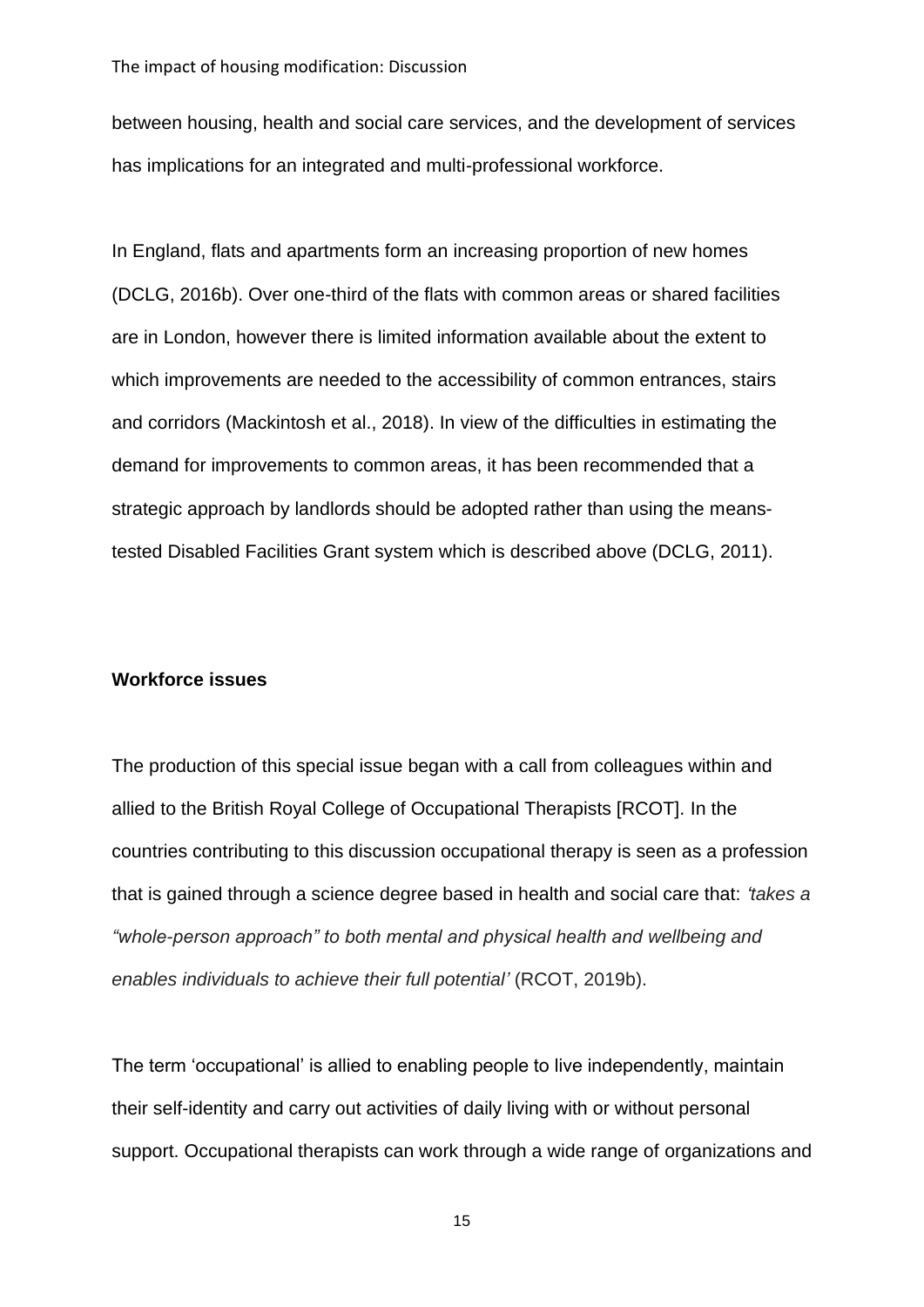situations. They may be part of the health service or social services, or be schools related. They may be members of teams within these institutions or they may be independent practitioners operating freelance. In the UK, occupational therapists should be registered with the Health and Care Professions Council and be members of the British Association of Occupational Therapists (BAOT), which has a number of Specialist Sections such as Housing (RCOT, July 2019). While we comment specifically on the UK system here, registration and support is also found in the other countries, for example the Swedish Association of Occupational Therapists and the Occupational Therapy Board of Australia. Also, there is a World Federation of Occupational Therapists (WFOT), which in 2019 reported 101 member organizations representing 550,000 occupational therapists (WFOT, 2019).

As noted across these articles, the size and capacity of the workforce varies within and between nations in relation to population size. For example, Mackintosh (2020) reports that in the UK 48,000 occupational therapists cater for a population of 66 million, where 11 million people over the age of 60 years have a disability. Alonso-López (2020) indicates the limited involvement of occupational therapists in Spain, where he reports that social workers and physiotherapists undertake a majority of needs assessments for home/housing modifications. In contrast, the Swedish population of approximately 10 million has an occupational therapy workforce of 10,000, indicating more generous provision and consequent implications for services. Issues relating to practice are also important. In the USA, although there can be variation between states in terms of workforce, Keglovits and Stark (2020) report that this is managed through a standardized approach to assessment and delivery that guides the efficiency of trained occupational therapists. Finally, Slaug et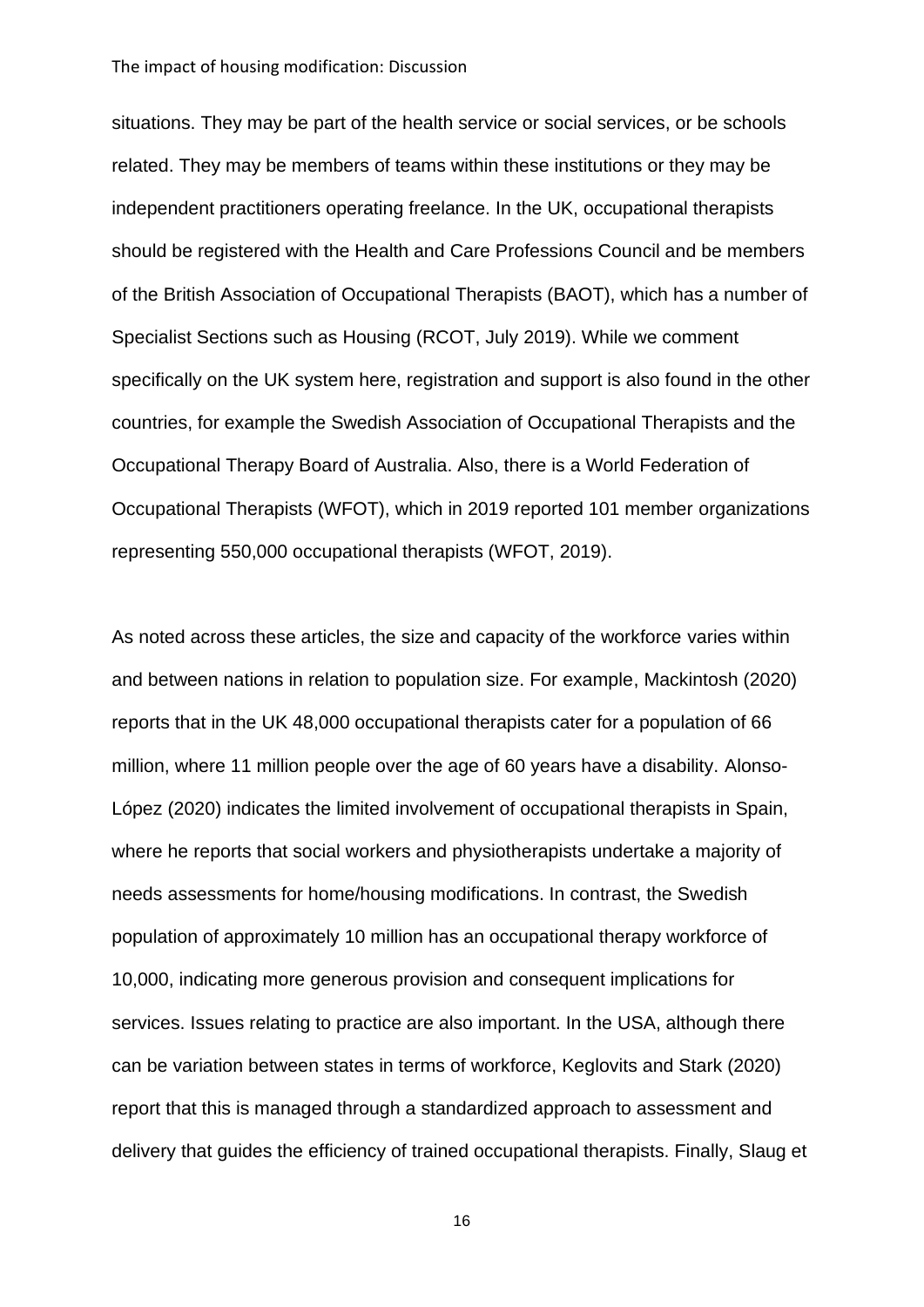al. (2020) show how methodological innovation through academic research can be used in occupational therapy practice; for example, the Housing Enabler instrument being developed through the Enable-Age Study (Iwarsson & Slaug, 2010; Iwarsson, Haak, & Slaug, 2012).

Through comparison of the situation in these developed nations we highlight some of the important issues that will influence the effectiveness of home modification now, and in the future, and influence the 'complex customer pathways' already seen:

- Workforce organization public sector employees *v* independent consultants.
- Variation in forms of assessment procedures, from bespoke to standardized systems.
- Different access to levels of financial resources central and local government funding *v* self-funding; funding for minor and major modifications.
- Home modifications becoming marketized and purchased privately primarily by people with health needs and financial resources.
- Levels of communication between occupational therapists, building and construction workers.
- Lack of information for clients and consumers.
- Lack of specific training about accessibility and home modification issues addressed to housing design, construction specialists and building professionals.
- Recognition that accessibility issues relate both to the inside and the outside of all types of housing.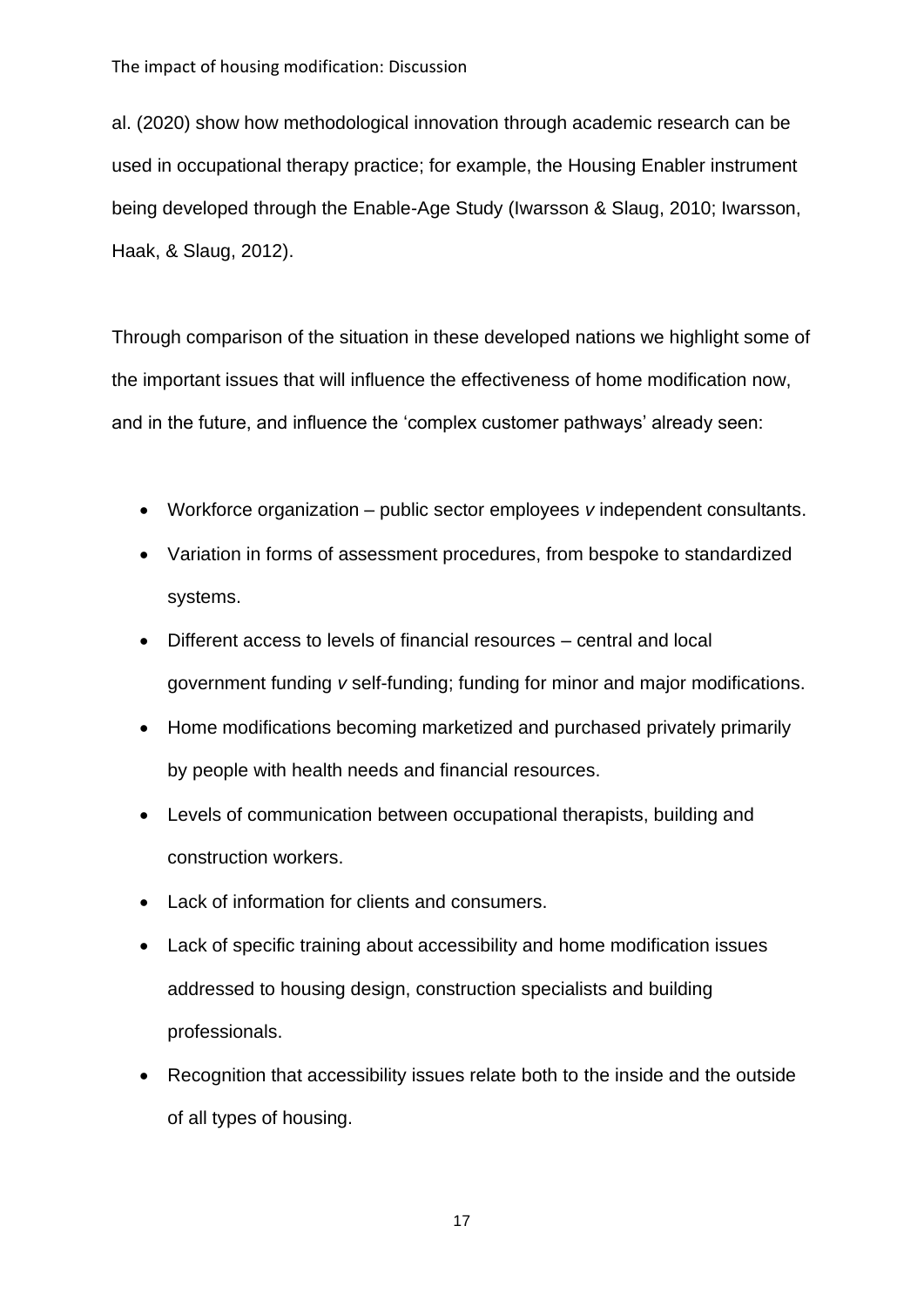For minor modifications, housing providers may rely on skilled handypersons or technicians to undertake the work (Adams, 2018; College of Occupational Therapists and Housing Corporation, 2006). However, a wider range of skills is likely to be required for more complex modifications, for example where electrical or plumbing work is needed, such as in kitchens and bathrooms, or where additional work is undertaken, and a shortage of contractors can lead to significant bottlenecks between assessment and installation (Bailey, Hodgson, Aitken, & Wilson, 2018). Aplin et al. (2020) discuss the importance of service delivery factors, including workmanship and the time taken to complete the works, to client satisfaction and the outcomes of home modification. Despite this, studies of home modification often do not discuss the role of the building and construction industry and, in these articles, only Aplin et al. (2020) mention the relationship between builders and the client. However, drawing on a protocol developed for the design and construction industry in the UK, Russell, Ormerod, and Newton (2018) describe the development of a comprehensive protocol to support the home modification process for occupational therapists that includes working with building professionals and liaising between clients and builders. There is a major skills gap in the UK for more comprehensive modifications, for example to improve energy efficiency (Morgan, 2013; Committee on Climate Change, 2019). In addition, developments in building technology may require specific support and training for the occupants, for example to help them adapt their behavior to live in a Passivhaus dwelling with mechanical ventilation and heat recovery (Lewis, 2015). In recognition of the issue of delays in the delivery of adaptations, the Royal College of Occupational Therapists has developed a new approach to adaptations. This is based on the complexity of the intervention, and is designed to simplify the method of providing more straightforward adaptations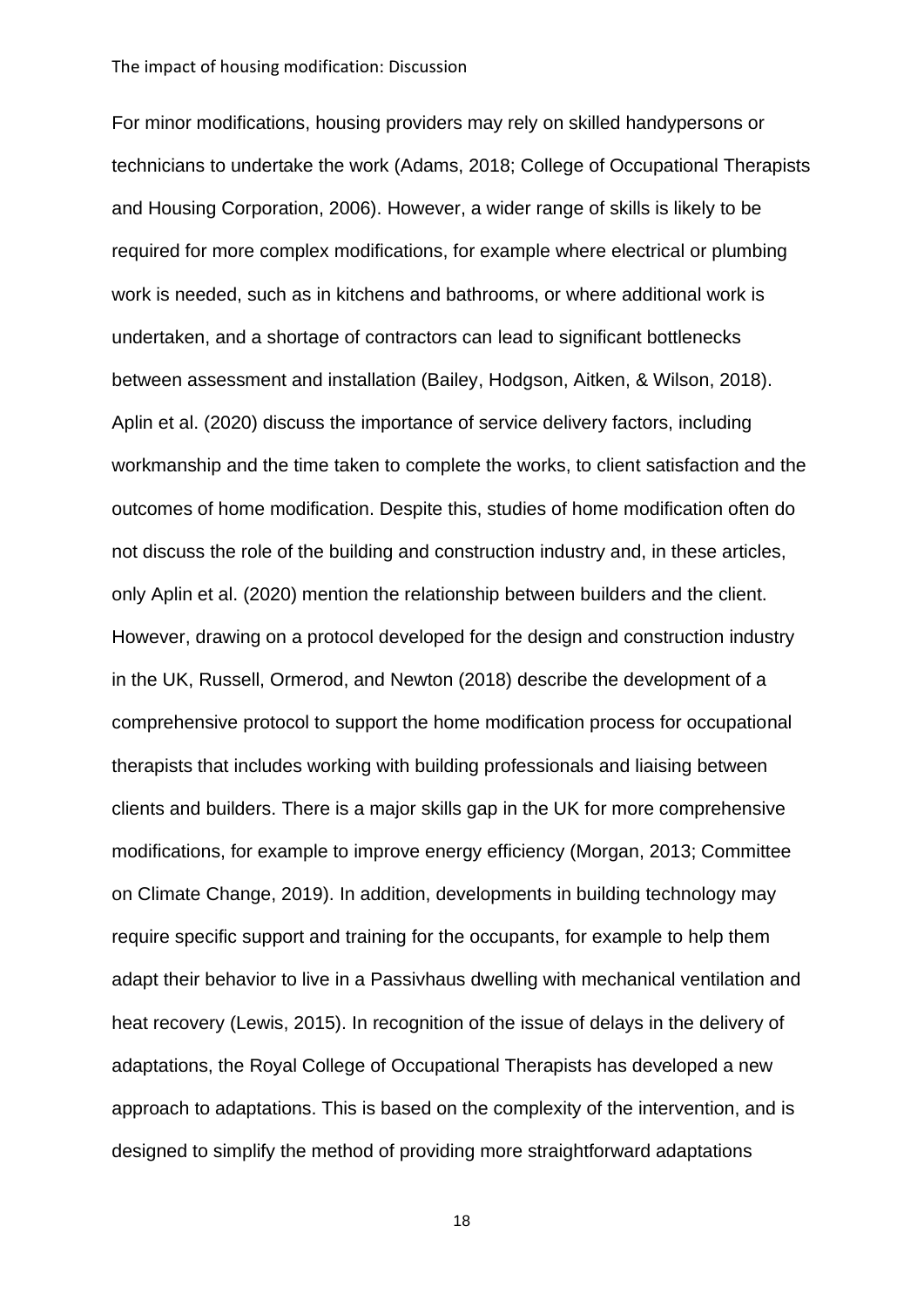utilizing workers with different skills enabling occupational therapists to focus on complex cases (RCOT, 2019a).

#### **The outcome and impact of home modification**

Finally, consideration is given to the need to hear the views of the service user or customer concerning their experience of home modification and how it has affected their ability to maintain their independence and live with a degree of autonomy. What is the evidence base demonstrating how home adaptation is beneficial for older people, and their families and carers, both formal and informal? In addition, what and how are outcomes being measured? In this edition, empirical consumer research is central to the work of Thordardottir, Malmgren Fänge, Chiatti, and Ekstam (2019) from Sweden as well as Aplin et al. from Australia. For this discussion we also draw on research from the USA by Stark, Keglovits, Arbesman, and Lieberman (2017); work by Ainsworth, Aplin, Gustafsson, and de Jonge (2017), and further UK material from Powell et al. (2017) and Bailey et al. (2018).

Research methodology varies and a British evidence review (Powell et al., 2017) reports that some of the best work has been conducted in New Zealand and North America, where health and insurance records enabled researchers to link housing interventions to health outcomes (Charles, 2017). Powell et al. highlight issues that are reflected across this work. There was strong evidence that minor home adaptations such as handrails were an effective and cost-effective means of preventing falls and injuries, enhancing performance of everyday activities as well as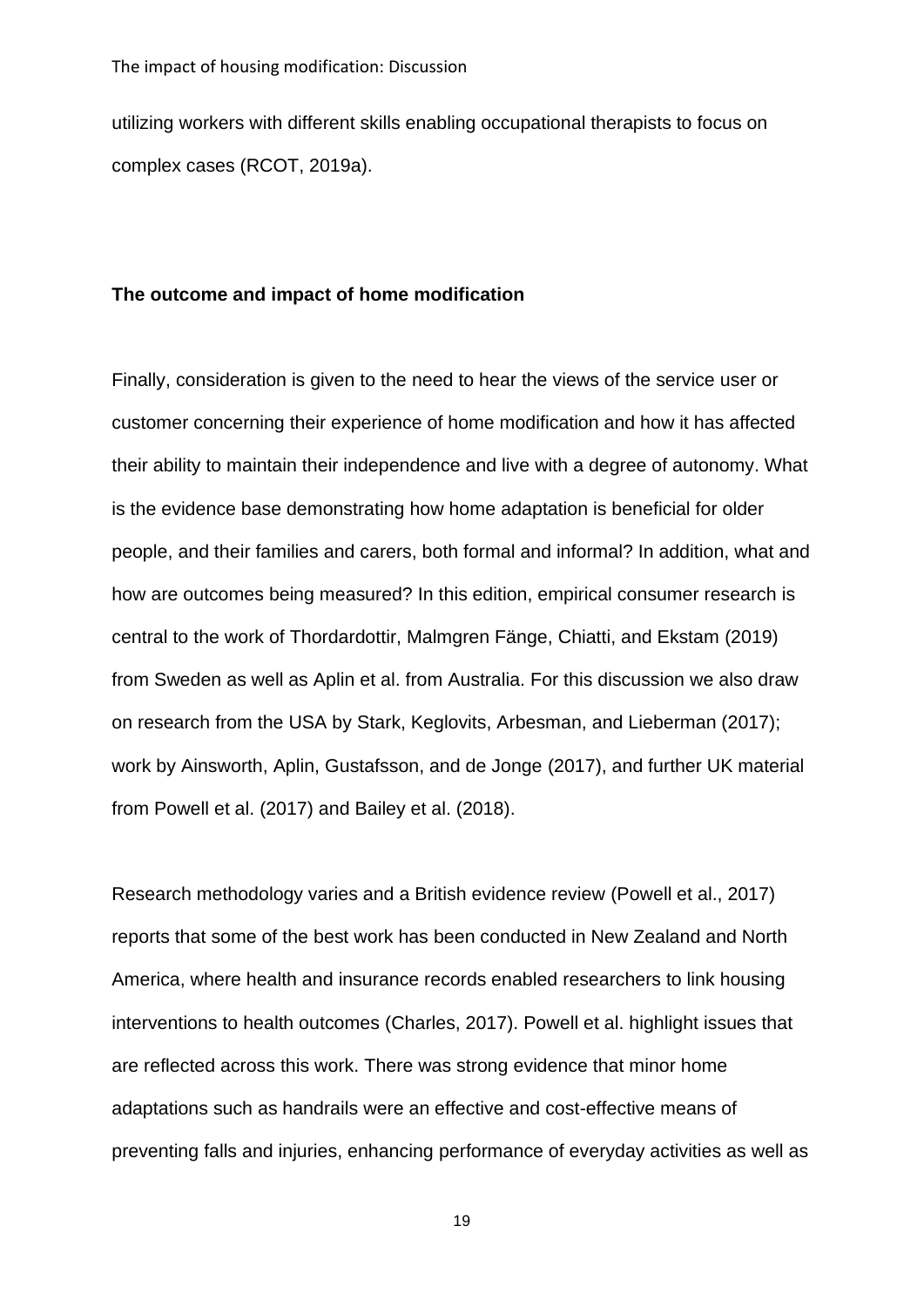mental health, and were particularly effective in improving outcomes and reducing risk when combined with other home improvements, such as upgrading lighting and removing trip and fall hazards. The evidence also indicated that the greatest outcomes were achieved when individuals, families and carers were closely involved in the decision-making process, focusing on individual goals and what a person wants to achieve in their home.

Although less evidence has been obtained about the impact of major adaptations, there is confirmation that these could help to support people in achieving positive outcomes in some circumstances. The research of Whitehead et al. (2018), who carried out the first randomized controlled trial (RCT) of major housing adaptations in the UK, is relevant here. This feasibility trial was undertaken with 60 participants, 65 years and over, who were referred to a city local authority adaptations service for an accessible flush-floor shower, the most common type of major housing adaptation. The participants were randomized into two groups: those receiving adaptations in the usual waiting time of 3–4 months; and those who received immediate adaptations (no wait). Outcomes were assessed at 3, 6, and 9 months post-randomization and covered: perceived physical and mental wellbeing; health and social care related quality of life; personal activities of daily living; bathing performance and perceived difficulty in bathing; frequency and perceived risk of falling; and receipt of health and social care services. All outcome measures improved from baseline to each followup following the adaptation, whereas for the waiting list group there was little change or a slight worsening at 3 months (before the adaptation). The authors concluded that the study had demonstrated the feasibility of undertaking a powered RCT to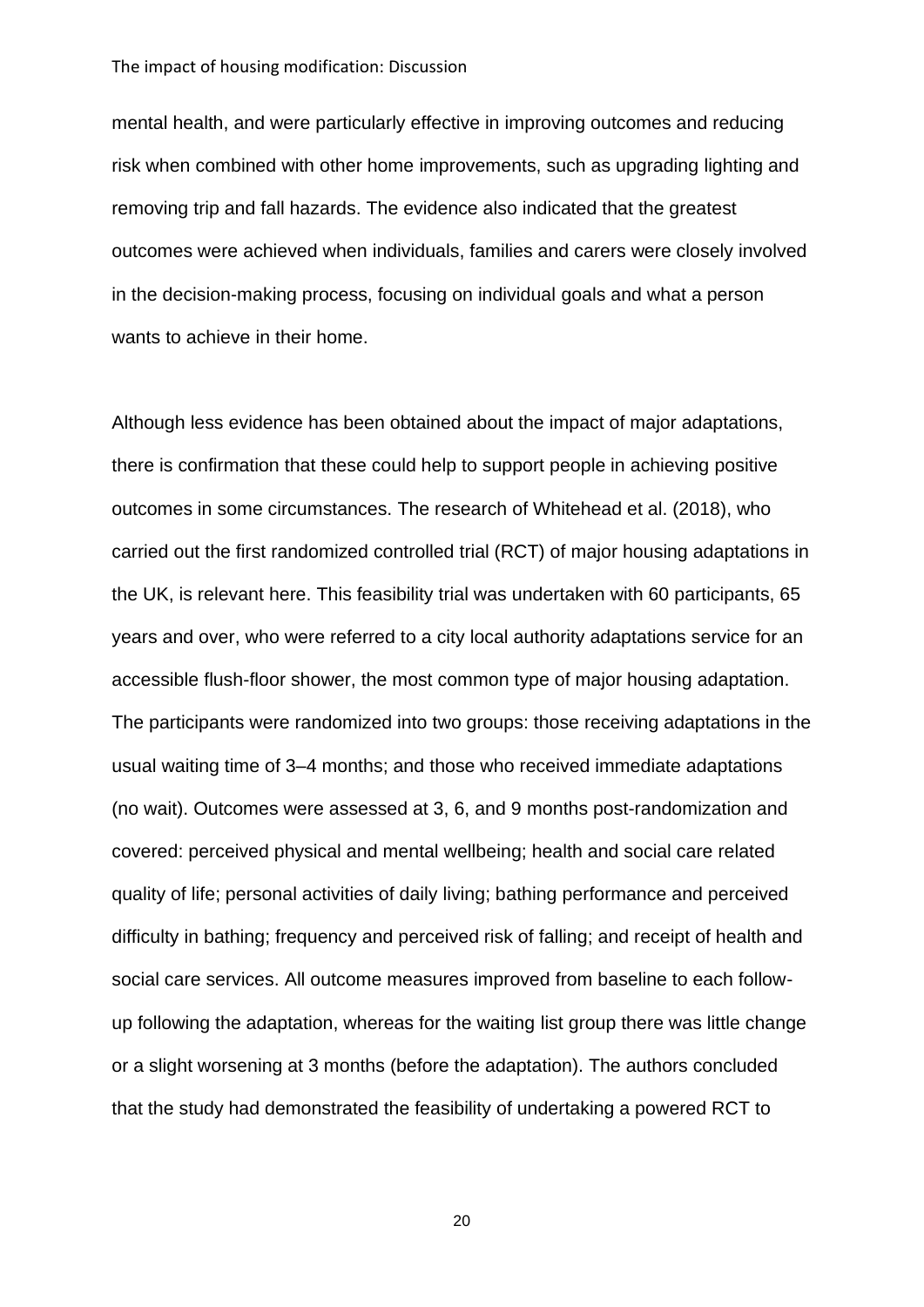evaluate the impact on quality of life and the impact of waiting times on functional outcomes and health and care resource use.

To develop this further, it is interesting to compare the findings of Aplin et al.'s work in this issue and the study undertaken by Thordardottir et al. (2019). Aplin et al. undertook a Post-Modification Survey for people who had modification work in the past two years (N=31 across housing types); while Thordardottir et al. undertook a qualitative longitudinal 'before and after' study, in which in-depth interviews were undertaken before the modification and then at 3 and 12 months after completion (N=11 living in urban apartments and single-family homes). Although these are small scale studies with very different methodologies, and findings that are not generalizable, they contribute to the evidence concerning home modification. The Australian survey indicated how aspects of service delivery can influence degrees of satisfaction, with structural issues such as more limited opportunities available to those living in social housing having potential to reduce satisfaction. Variations in health and wellbeing associated with home modification are addressed by Thordardottir et al. The Swedish study is important in identifying changing experiences over time. Through detailed narratives, they show how people can continue to struggle with aspects of everyday life, and the way in which housing adaptation can solve some issues and open up others. They discuss how the ability to perform activities can be a 'moving target', changing as a person's health may vary. However, they also indicate how positive changes within the home environment may enable new routines and coping strategies that may lead to greater participation outside the home (Ainsworth et al., 2017). The dynamics of this interface between personal and environmental change needs to be explored through further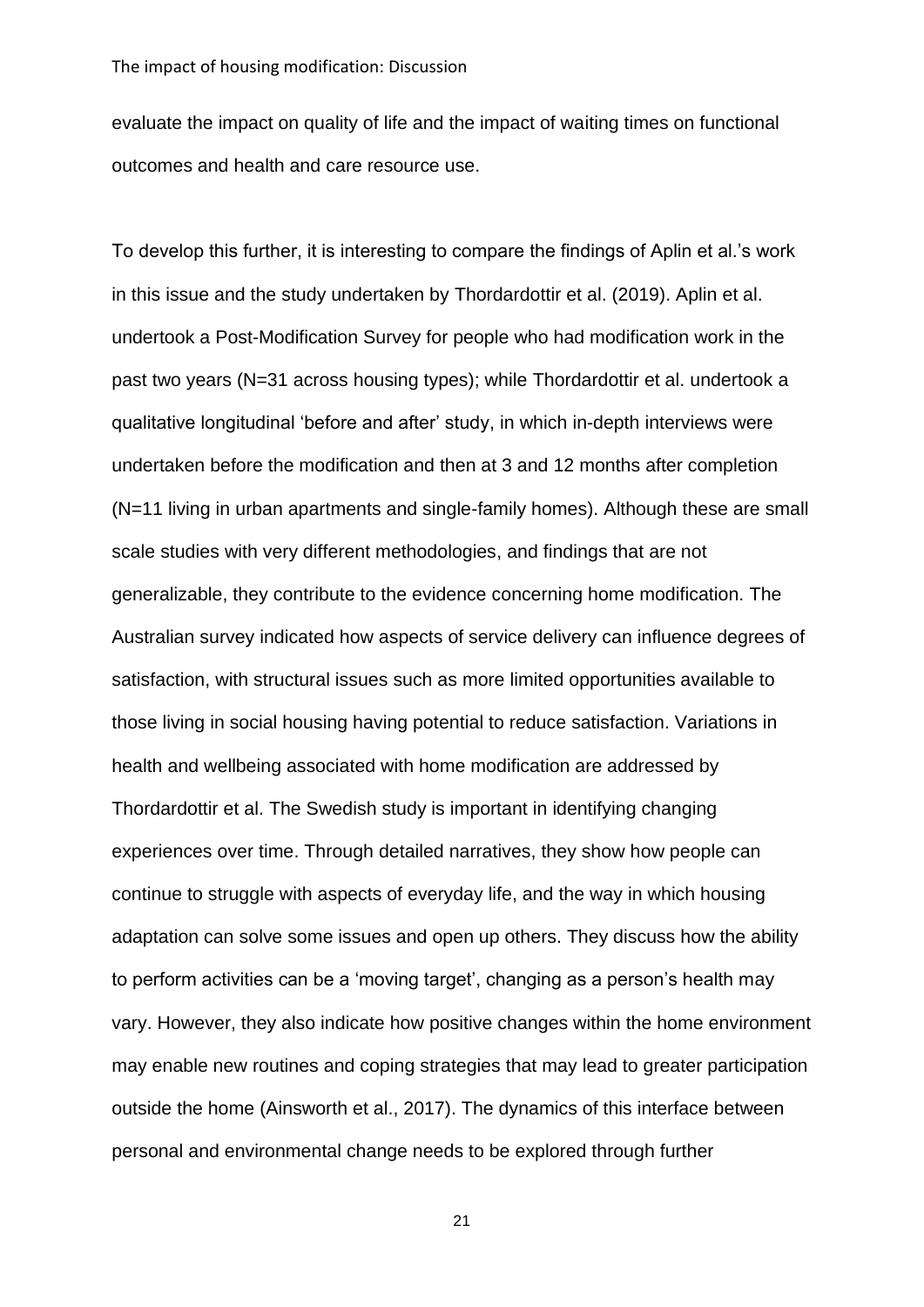longitudinal research, such as that by Whitehead and Golding-Day (2019), which built on the RCT of bathroom adaptations (Whitehead et al., 2018).

In the UK, there is a growing demand for research that quantifies the impact of adaptations on health and care costs (Garrett, Roys, Burriss, & Nicol, 2016). The review by Powell et al. (2017) identified studies of the economic benefits of home adaptations outside the UK, some of which were not exclusive to older households. A separate study of the economic benefits of home adaptations for older people in the UK was commissioned for the review, using data relating to hazards from the English Housing Survey (Garrett & Roys, 2017). The size of the sample was sufficiently large for the data to be considered reliable for five hazards (falls on stairs, falls on the level, falls between levels, fire, and hot surfaces); among these, the best return on investment (ROI) was achieved for mitigating falls on stairs. The costs of mitigating the hazards and the benefits to society were estimated as £290 million and £470 million, respectively, representing a 61.7% ROI and a payback period of 0.62 years, or less than eight months. However, including the costs of assessing the hazards would reduce the ROI and the payback period, even for small values of these costs.

Powell et al. (2017) only identified a few studies that examined the effectiveness of larger-scale, major adaptations. Even though larger-scale improvements to home environments are seen as having a positive effect on people's health and well-being, the diversity of health and housing conditions and the type and scale of interventions means that the effects of changes to the built environment can be difficult to measure. There is no clear evidence of the relationship between the design of the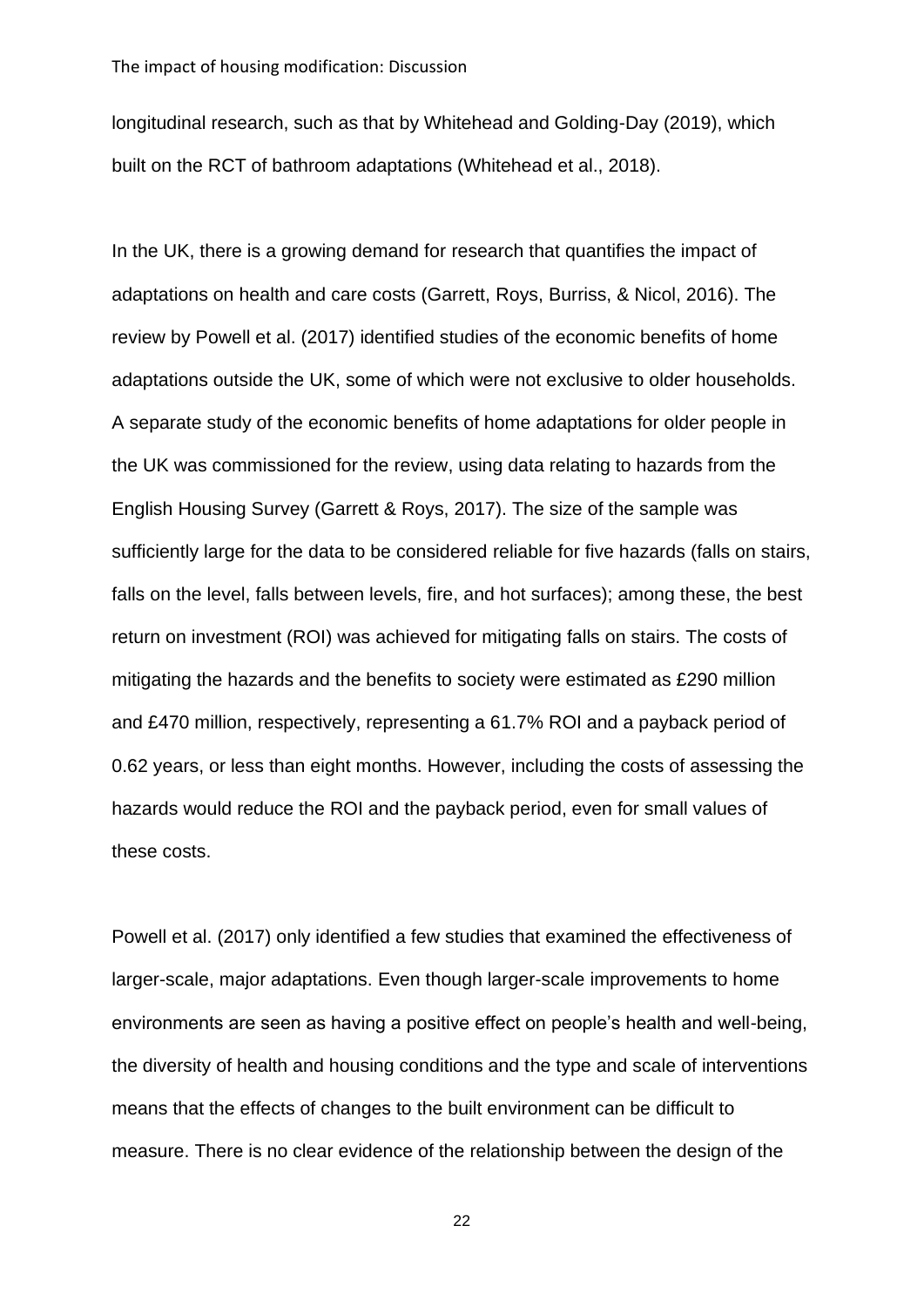built environment and health outcomes and reductions in expenditure (Cairncross & Porteus, 2017). Furthermore, there are substantial variations in the costs of each type of intervention (Curtis & Beecham, 2018; Garrett & Roys, 2017; Mackintosh et al., 2018), adding to the uncertainty over the estimates of costs. Curtis and Beecham quote mean costs whereas Garrett and Roys used median values to estimate the total costs of adaptations.

There can be a reluctance to plan for future needs for care or assistance or for home modifications (Beach, 2016; Ipsos MORI, 2015; Renaut, Ogg, Petite, & Chamahian, 2015) and it has been noted that people may change their ways of coping with or without environmental modification (Mackenzie, Currer, & Byles, 2015; Thordardottir et al., 2019). In this special issue, long-term planning is noted for younger people with disabilities in Australia (see Aplin et al., 2020), whereas supportive housing and care homes are viewed as more important in later life. Delays in installing adaptations can be for aesthetic reasons, due to their clinical appearance and a desire to avoid 'medicalizing' the home, as well as negative associations with vulnerability and loss of independence (Ainsworth et al., 2017; Aplin, de Jonge, & Gustafsson, 2013; Bailey et al., 2018; Powell et al., 2017). In addition, older people and their families may not wish to agree to adaptations due to a lack of information on what is available; apprehension over the costs of installing adaptations in the absence of public funding, and, in some cases, concerns about the effect on resale values (Adams & Hodges, 2018; Bailey et al., 2018; Centre for Ageing Better, 2019). Consequently, any people who are not eligible for financial support for adaptations could benefit from better information, advice and guidance (RCOT, 2019a).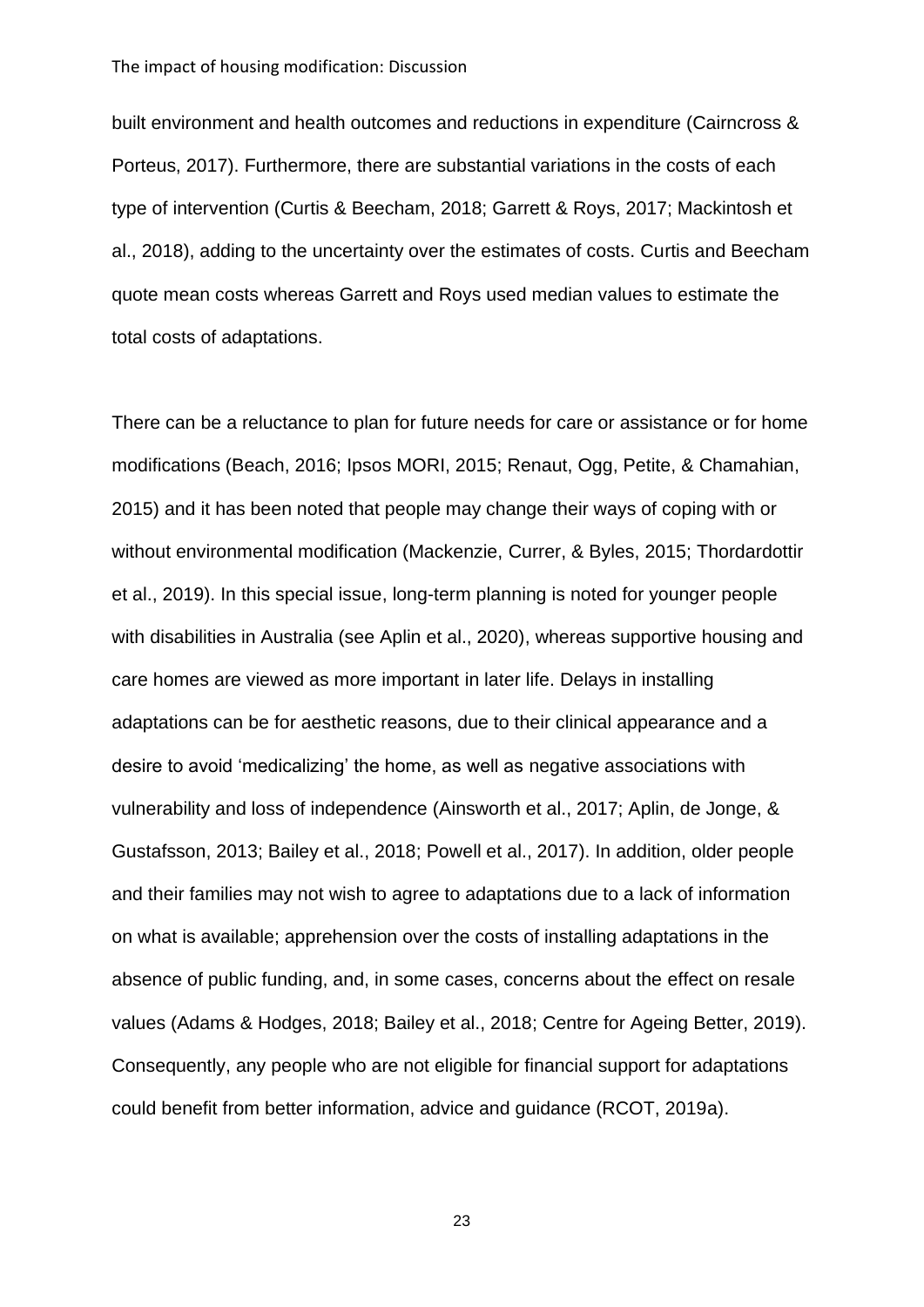The importance of timing and information are essential points to emerge from these studies. Adaptations are most useful as a preventative measure (RCOT, 2019a), but decisions to adapt the home are often made when the person is already struggling and delays in installing adaptations until a time of crisis or as a last resort reduces their effectiveness (Powell et al., 2017). Nevertheless, as Ainsworth et al. (2017) report, knowledge about people's lives before and after home adaptation indicated that, before adaptation, people experienced a lack of safety, privacy and dignity, and the physical barriers affected their physical and emotional wellbeing, while after adaptation people felt that they had a life and could plan for the future. People need support to plan ahead, so-called 'future-proofing' accommodation before developing significant care and support needs (Beach, 2016; Commission on Funding of Care and Support, 2011; Mackintosh, 2020; Preston, Drydakis, Forwood, Ellen-Hughes, & Burch, 2018). In his paper, Alonso-López (2020) discusses the role of private funding of home modifications, while Mackintosh (2020) notes the importance of encouraging people who are not eligible for state support to improve their homes. However, in the UK, Powell et al. identified differences between policy and practice in different types of housing tenure, and noted that very little research had been conducted into changes made without statutory help. This is not just an issue for wealthier homeowners. Aplin et al. (2020) make the point that more research needs to be conducted on home modifications for non-homeowners, particularly in the context of a greater focus on consumer-directed care.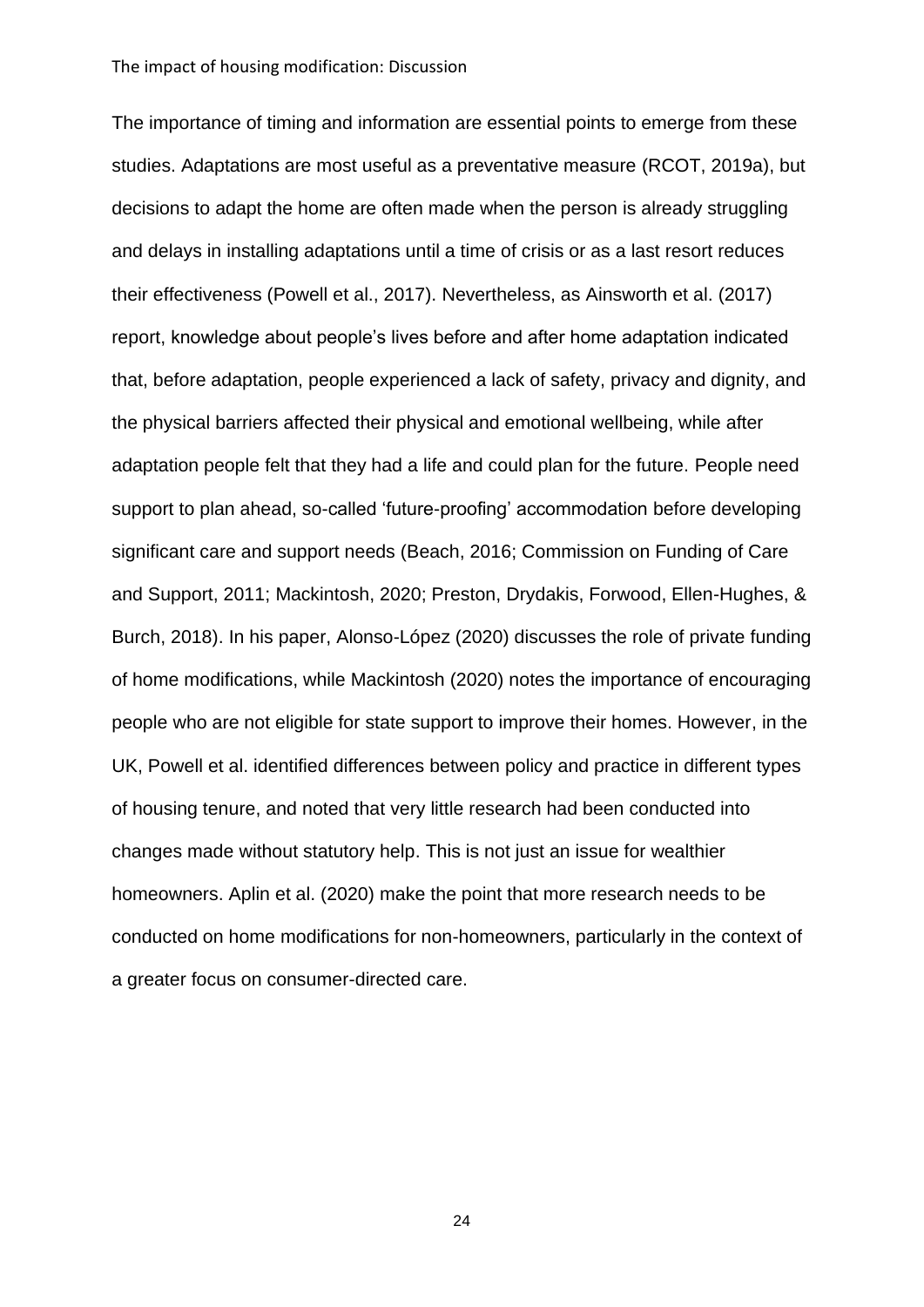#### **Conclusions**

The Strategic Review of Health Inequalities in England Post-2010 identified six policy objectives, including to 'create and develop healthy and sustainable places and communities' (Marmot, 2010, p. 126). While the focus was on improving home quality to help maintain independence, the review acknowledged that 'poor housing standards and design issues have substantial impacts on health inequalities' (p. 133). We would argue that home modification/adaptation can play an important public health role and that evidence is seen to emerge from the articles in this special issue (see also Nicol, Roys, & Grant. 2015). While the review was able to evidence a gradient of area deprivation across localities, with associated health inequalities, we do not know if home modification/adaptation has a role here. In the UK, the importance of housing as a public health issue continues to be voiced alongside the housing needs of older people (House of Commons, 2018; House of Lords, 2013; National Health Service, 2017; Public Health England, 2018), and agefriendly housing is a part of the on-going concern regarding age-friendly cities and communities (Buffel, Handler, & Phillipson, 2019; WHO, 2007).

We are living in a time of global population aging where in developed countries, a third or more of the population will be over 60 years of age by 2050. We have already recognized that a greater number of older people will be living longer with a physical disability that will impede their mobility and performance of daily activities. In addition, the growth of cognitive impairment and its impact on aspects of home modification needs to be acknowledged (see Gitlin & Corcoran, 1996). These changes in levels of vulnerability can be more intense for those with the least social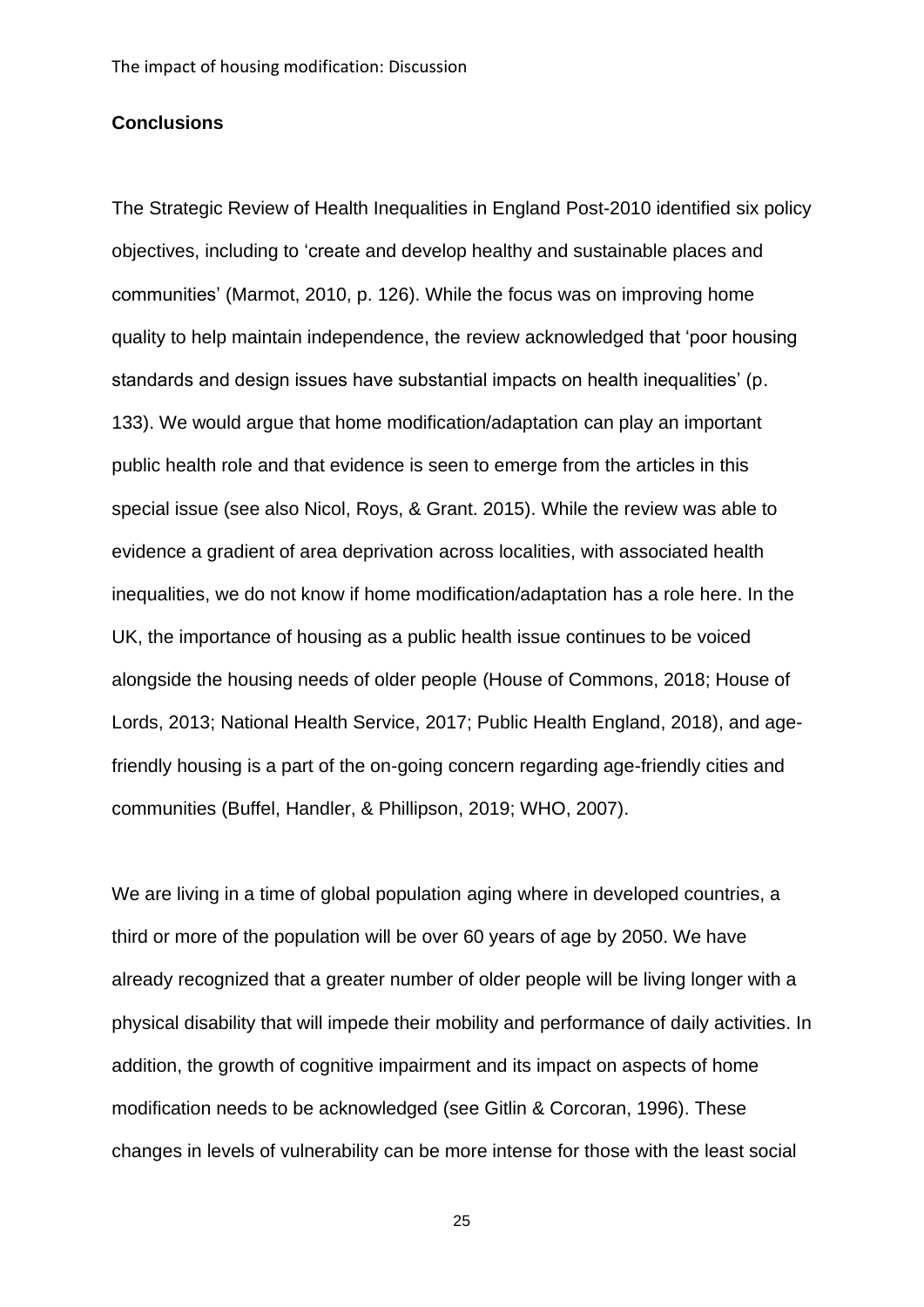and financial capital, and further influenced by aspects of intersectionality that reflect diversity in age, gender, ethnicity and culture. Yet globally, many people will continue to live in ordinary housing in age-integrated communities and the rhetoric and value of aging in place continues. While different forms of housing with care are being developed, at present alternatives are limited and initiatives such as co-housing are not options chosen by many older people (see Park & Porteus, 2018; Peace, forthcoming). For these reasons, changes to our environment through home modification or adaptation may become a more common experience in later life, especially given the condition of the existing housing stock.

This situation raises wider issues for future new build that recognizes population aging. While we have seen that building regulations in some countries consider what in the UK have been called 'lifetime home' criteria regarding accessibility and visitability (DCLG, DH, & DWP, 2008), these elements are still seen as necessary for special groups, rather than for the population more generally. Issues of inclusive/universal design need wider discussion, incorporating flexibility that allows for change across the life course (Goldsmith, 2000; Imrie & Hall, 2001). This also addresses what Thordardottir et al. (2019) saw as an issue for on-going home modification. The ergonomics of mainstream housing need further examination, and the evidence base developing in home modification research needs to be incorporated into guidance for new build of domestic housing for all ages. Inclusive design is intended to enable everyone to participate equally (CABE, 2006). Here the occupational therapy profession needs to be involved in architectural and interior design initiatives that are not just seen as medicalizing the housing environment. Only through inclusive design features, such as wider doorways and level entrances,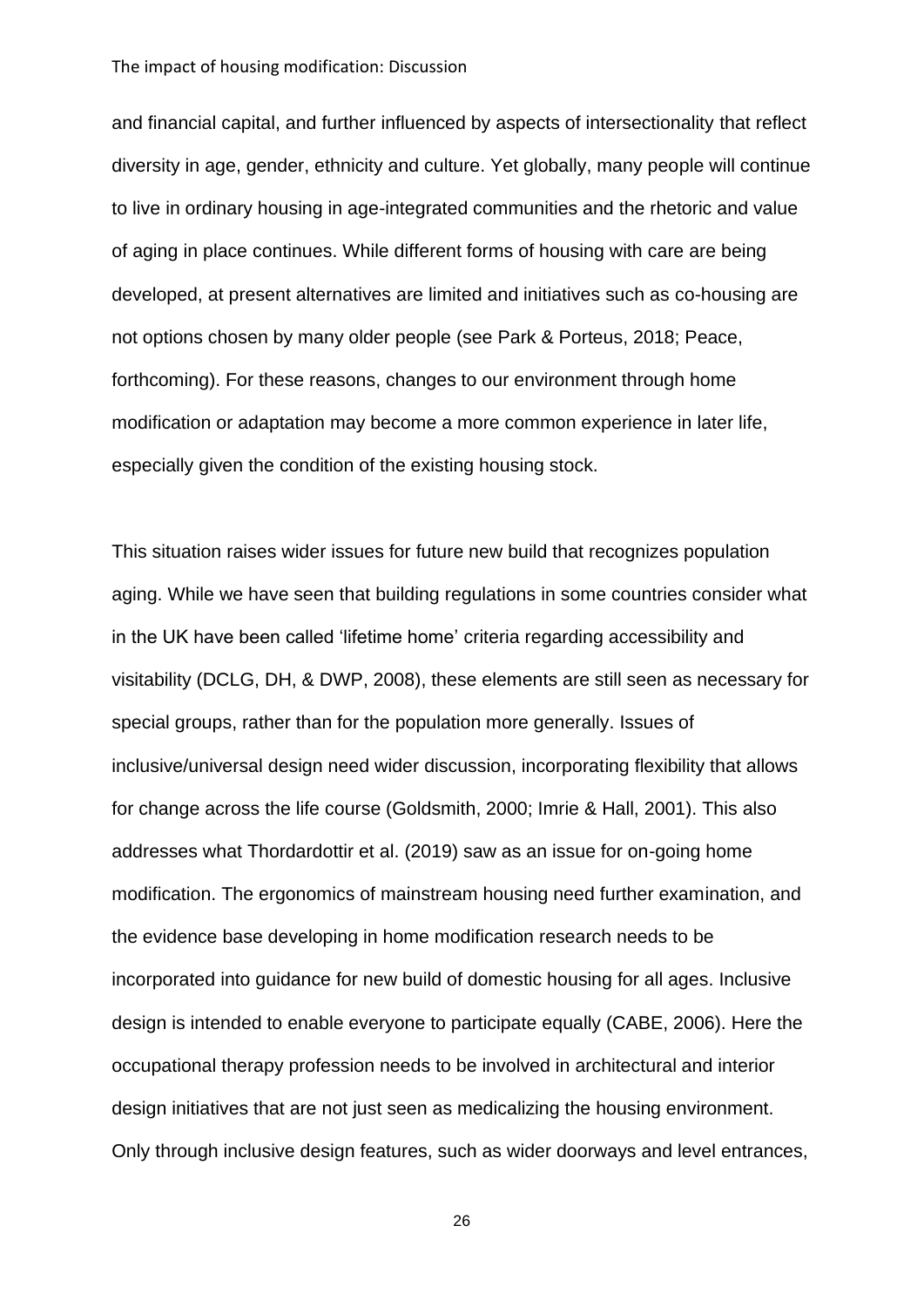being normalized, or wider acceptance of devices such as stairlifts and lifts, will the attitudes of all age groups begin to change. Is this too much to expect?

These changes prompted by population aging come at a time when other global issues such as climate change need to be considered. There is a need for future design to develop resilient sustainable housing that would take on board radical changes in energy sources, air conditioning, flood proofing, and insulation. Although these can be in-built in new building, most accommodation has already been built. Thus, retrofitting has to sit alongside new build, and this is another reason why home modification is so important. By combining our understanding of global trends such as population aging, climate change, urbanization and technological development the question becomes 'can a more powerful argument be made for the sustainability of our accommodation and for wider acceptance of an outcome that is non-ageist?' (Powell et al., 2017; Peace, forthcoming). At present, the focus of home modification is relatively narrow and targeted on individual health issues, rather than on more global societal issues. While the need for multi-purpose improvements has been recognized (see Powell et al., 2017), we would argue that a more radical approach is required, especially given the financial investment that will need to be made.

The papers presented here begin to demonstrate the impact that home modification/ adaptation is having on the ability of people in later life to remain living independently at home. As noted earlier, Heywood and Awang (2011), in addressing professionals from occupational therapy, commented on the gaps and variation in evidence. We would argue that, almost a decade later, this special issue, which identifies and references publications from across the world, demonstrates a stronger body of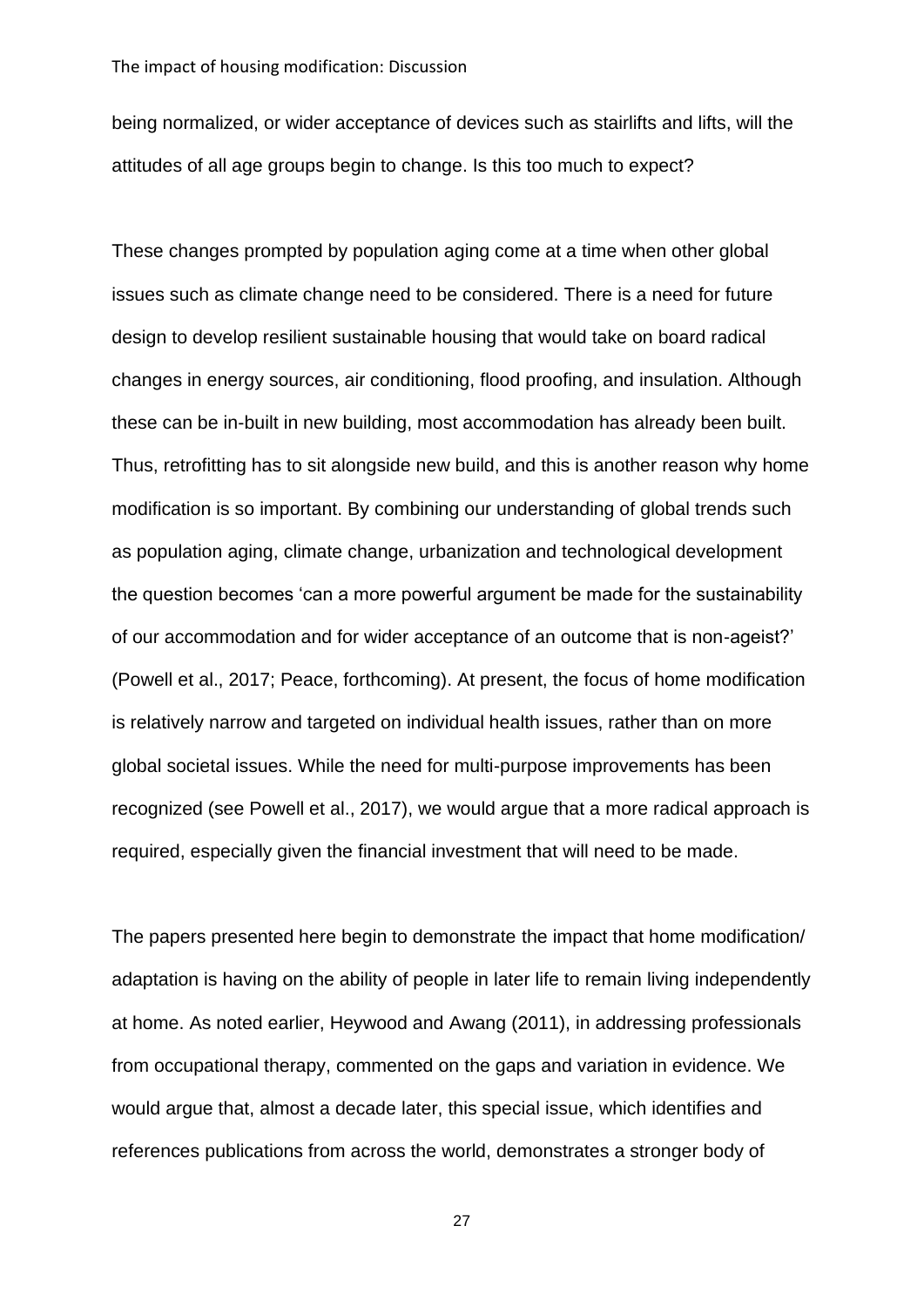complimentary evidence that is more systematic and indicates the growing strength of academic research through occupational therapy alongside that of other stakeholders. These researchers from developed nations are providing valuable, comparable data across a range of key issues that make the case for greater evidence based practice that can lead to sustainable housing through home modification/adaptation. We recognize that there are still areas that are underresearched. For example, a focus on occupational therapy may be too narrow to capture the broader picture of future accommodation and care needs in later life where an understanding of multi-professional working between therapists, architects, builders, needs to come together with the experience of older people, informal and formal carers.

Rigorous research needs to continue so that the global complexity of population aging and occupation of the current housing stock is understood, particularly the relationship of housing to health and social care, and the financial underpinning of maintaining a life of quality in everyday housing that is recognized across generations. This requires collection of good quality data utilizing tested measures, the triangulation of quantitative and qualitative methods, and the assessment of impact over time. However, progress on measuring outcomes is variable and how realistic this would be across countries is debatable. We have indicated that this growing body of work has to be used to influence future interactions between the person, their accommodation, and access to the wider locality across their lives. To date, it provides a baseline for extending the research to other developed and developing nations and for future innovative work that goes on improving our evidence base.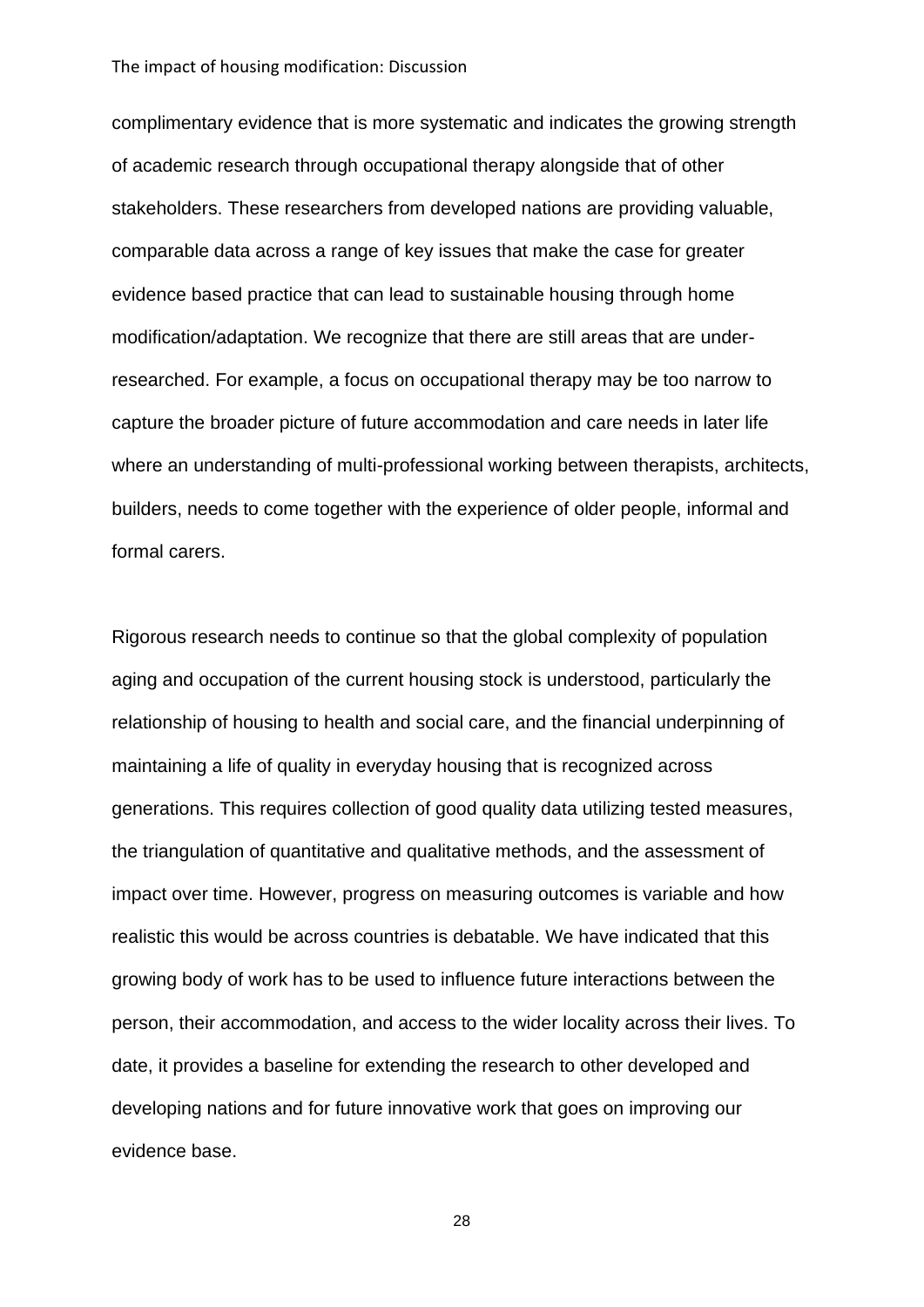(6984 words)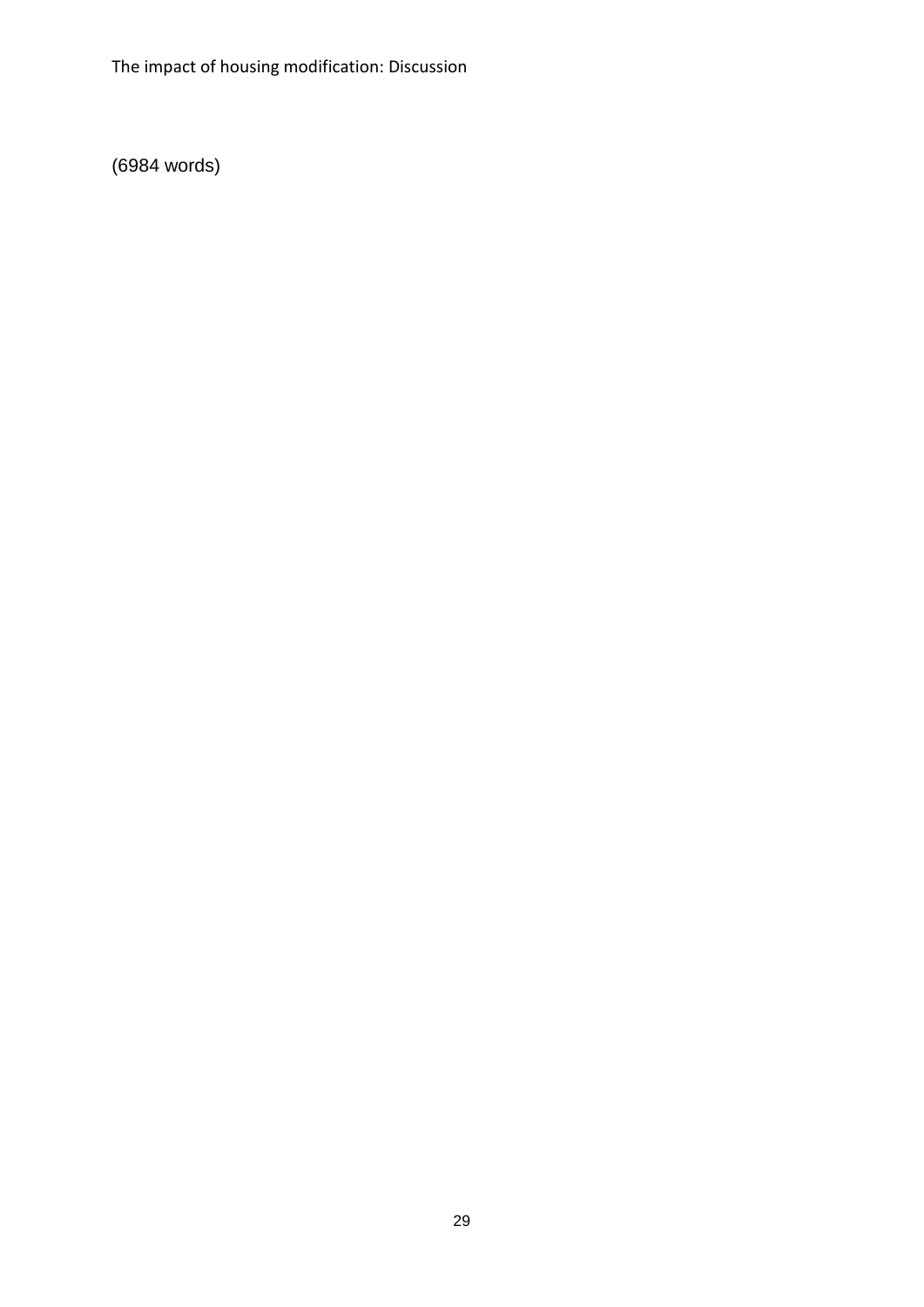#### **References**

- Adams, S. (2018) *Small but Significant: The impact and cost benefits of handyperson services.* London: Care and Repair England.
- Adams, S., & Hodges, M. (2018). *Adapting for ageing: Good practice and innovation in home adaptations*. London: Centre for Ageing Better.

Age UK. (2019). *Diversity in older age – Disability*. Retrieved from [https://www.ageuk.org.uk/globalassets/age-uk/documents/reports-and](https://www.ageuk.org.uk/globalassets/age-uk/documents/reports-and-publications/reports-and-briefings/equality-and-human-rights/rb_may16_cpa_rapid_review_diversity_in-_older_age_disability.pdf)[publications/reports-and-briefings/equality-and-human](https://www.ageuk.org.uk/globalassets/age-uk/documents/reports-and-publications/reports-and-briefings/equality-and-human-rights/rb_may16_cpa_rapid_review_diversity_in-_older_age_disability.pdf)[rights/rb\\_may16\\_cpa\\_rapid\\_review\\_diversity\\_in-\\_older\\_age\\_disability.pdf](https://www.ageuk.org.uk/globalassets/age-uk/documents/reports-and-publications/reports-and-briefings/equality-and-human-rights/rb_may16_cpa_rapid_review_diversity_in-_older_age_disability.pdf) (accessed September 2019)

- Ainsworth, E., Aplin, T., Gustafsson, L., & de Jonge, D. (2017, July). Understanding consumers' experiences of home modification outcomes: Considerations for partnerships and practice [Oral presentation]. *Australian Occupational Therapy Journal, 64*(S2), 6. *Special Issue: Occupational Therapy Australia, 27th National Conference and Exhibition, 19–21 July 2017,* Perth Convention and Exhibition Centre, Western Australia.
- Alonso-López, F. (2020). Filling the gaps of housing adaptation in Spain: Is private expense an alternative to public support? *Journal of Aging and Environment,* **[vol (issue), pp.]**
- Aplin, T., de Jonge, D., & Gustafsson, L. (2013). Understanding the dimensions of home that impact on home modification decision making. *Australian Occupational Therapy Journal, 60*(2), 101–109.
- Aplin, T., Hoyle, M., Fiechtner, E., Bailey, A., & Ainsworth, E. (2020). Service delivery of home modifications. *Journal of Aging and Environment*, [vol(issue), pp.]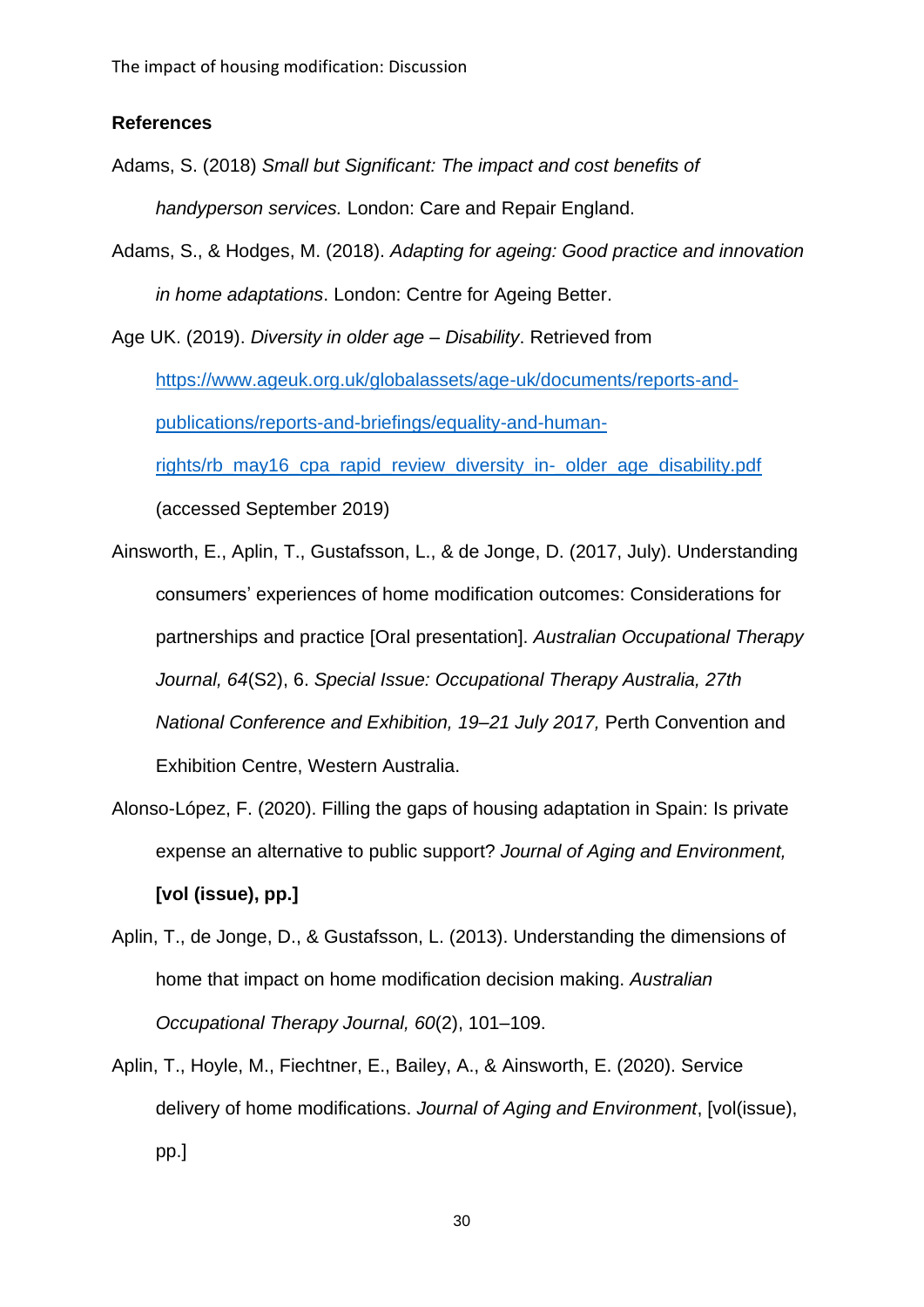- Bailey, C., Hodgson, P., Aitken, D., & Wilson, G. (2018). *Primary research with practitioners and people with lived experience – to understand the role of home adaptations in improving later life*. London: Centre for Ageing Better.
- Beach, B. (2016). *Generation Stuck: Exploring the reality of downsizing in later life*. London: International Longevity Centre – UK.
- Buffel, T., Handler, S., & Phillipson, C. (Eds.). (2019). *Age-friendly cities and communities: A global perspective*. Bristol: Policy Press.
- Cairncross, L., & Porteus, J. (2017). *Health and housing: Building the evidence base. A paper for Kent Surrey Sussex Academic Health Science Network by the Housing Learning and Improvement Network*. Housing LIN Report. London: Housing Learning & Improvement Network.
- Centre for Ageing Better. (2019). *Home truths. Housing options and advice for people in later life: Learning from communities in Leeds*. London: Centre for Ageing Better.
- Charles, A. (2017). *Developing accountable care systems: Lessons from Canterbury, New Zealand*. London: The King's Fund. Retrieved from <https://www.kingsfund.org.uk/publications/developingaccountable-care-systems>

(accessed September 2019)

College of Occupational Therapists and Housing Corporation. (2006). *Minor adaptations without delay – A practical guide and technical specifications for housing associations*. London: College of Occupational Therapists.

Commission for Architecture and the Built Environment [CABE]. (2006). *The principles of inclusive design*. London: Commission for Architecture and the Built Environment.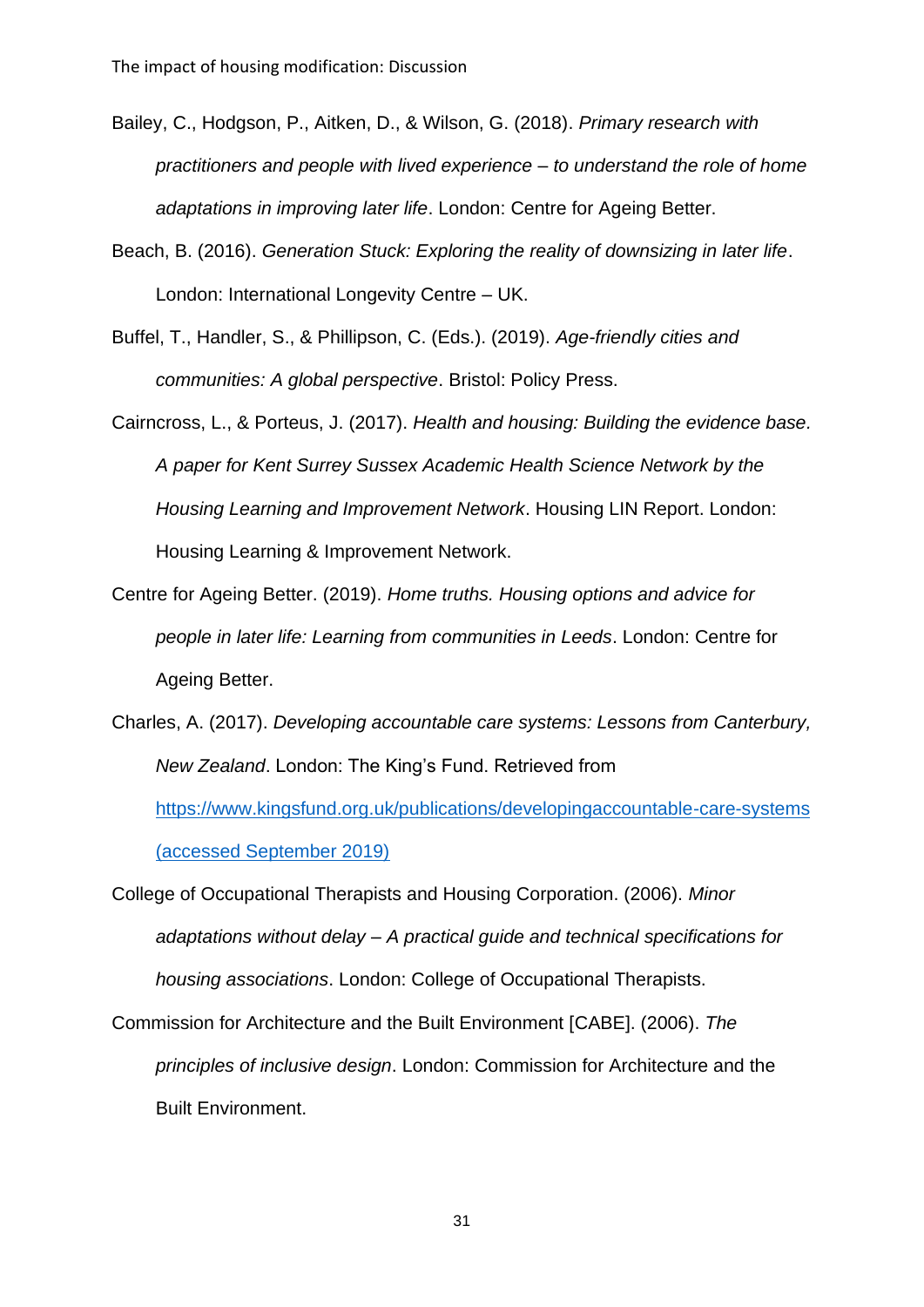Commission on Funding of Care and Support. (2011). *Fairer care funding: The report of the Commission on Funding of Care and Support*. London: Commission on Funding of Care and Support.

Committee on Climate Change. (2019). *UK housing: Fit for the future?* London: Committee on Climate Change.

Curtis, L., & Beecham, J. (2018). A survey of local authorities and Home Improvement Agencies: Identifying the hidden costs of providing a home adaptations service. *British Journal of Occupational Therapy*, *81*(11), 633–640.

Department for Communities and Local Government [DCLG]. (2009). *Disabled facilities grant*. London: Department for Communities and Local Government.

Department for Communities and Local Government [DCLG]. (2011). *Disabled facilities grant allocation methodology and means test: Final report*. London: Department for Communities and Local Government.

- Department for Communities and Local Government [DCLG]. (2015). *Housing Standards Review: Summary of responses*. London: Department for Communities and Local Government.
- Department for Communities and Local Government [DCLG]. (2016a). *English Housing Survey: Adaptations and accessibility report, 2014-15*. London: Department for Communities and Local Government.
- Department for Communities and Local Government [DCLG]. (2016b). *English Housing Survey: Housing stock report, 2014-15*. London: Department for Communities and Local Government.
- Department for Communities and Local Government [DCLG], Department of Health [DH], & Department for Work and Pensions [DWP]. (2008). *Lifetime homes,*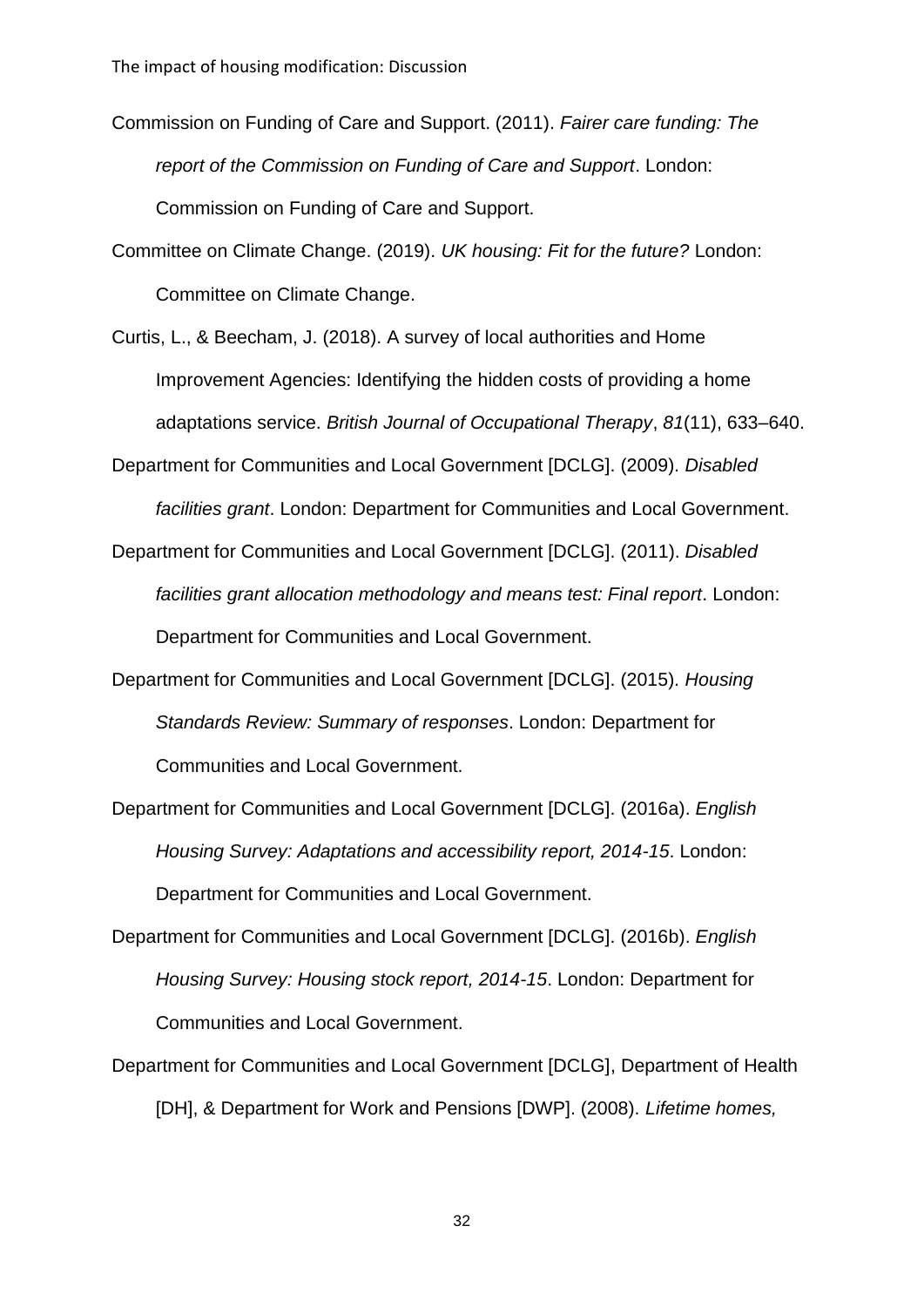*lifetime neighbourhoods: A national strategy for housing in an ageing society*. London: Department for Communities and Local Government.

- Department for Work and Pensions [DWP]. (2018). *Family Resources Survey 2016/17*. London: Department for Work and Pensions. Retrieved from [https://www.gov.uk/government/statistics/family-resources-survey-financial](https://www.gov.uk/government/statistics/family-resources-survey-financial-year-201617)[year-201617](https://www.gov.uk/government/statistics/family-resources-survey-financial-year-201617) (accessed October 2019)
- Garrett, H., & Roys, M. (2017). *Cost benefit analysis of home adaptations.* Report Number: P106275 Issue: 4. Watford: Building Research Establishment Ltd.
- Garrett, H., Roys, M., Burriss, S., & Nicol, S. (2016). *The cost-benefit to the NHS arising from preventative housing interventions*. Bracknell: IHS BRE Press.
- Gitlin, L. N., & Corcoran, M. A. (1996). Managing dementia at home: The role of home modification. *Topics in Geriatric Rehabilitation*, *12*(2), 28–39.
- Goldsmith, S. (1967). *Designing for the disabled* (1st ed.). London: Royal Institute of British Architects (RIBA), ERIC No. ED032697.
- Goldsmith, S. (1997). *Designing for the disabled: The new paradigm* (4th ed.). First published 1997, eBook 2012. Oxford: Architectural Press.
- Goldsmith, S. (2000). *Universal design: Differences between 'for the disabled' & universal design*. London: Routledge.
- Heywood, F., & Awang, D. (2011). Developing a housing adaptation genome project. *British Journal of Occupational Therapy, 74*(4), 200–203.
- House of Commons. (2018). Communities and Local Government Committee, Second Report of Session 2017–19. *Housing for older people*. HC 370. London: House of Commons.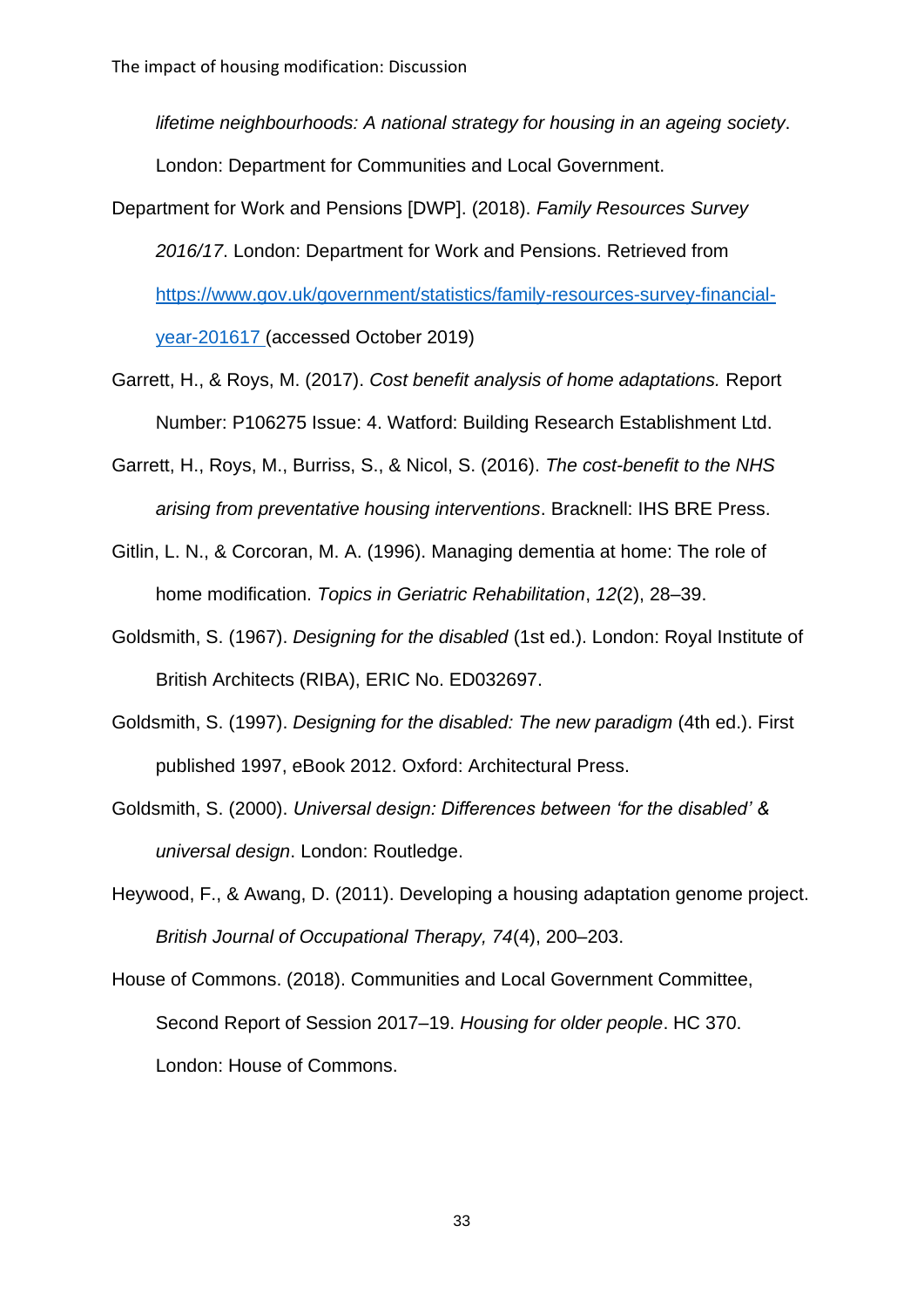- House of Lords. (2013). Select Committee on Public Service and Demographic Change, Report of Session 2012–13. *Ready for ageing?* (Report). HL Paper 140. London: TSO.
- Imrie, R. (1996). *Disability and the city: International perspectives*. London: Paul Chapman Publishing (PCP).
- Imrie, R., & Hall, P. (2001). *Inclusive design: Designing and developing accessible environments*. London: Taylor & Francis.
- Instituto Nacional de Estadistica [INE]. (2010). *Encuesta sobre Discapacidad, Autonomía personal y Situaciones de Dependencia 2008* [Survey on Disability, Personal Autonomy and Dependency Situations 2008]*.* Madrid: Instituto Nacional de Estadistica.
- Ipsos MORI. (2015). *Later life in 2015: An analysis of the views and experiences of people aged 50 and over*. London: Centre for Ageing Better.
- Iwarsson, S., & Slaug, B. (2010). *Housing Enabler – A Method for rating/screening and analyzing accessibility problems in housing*. Lund & Staffanstorp, Sweden: Veten & Skapen HB and Slaug Enabling Development.
- Iwarsson, S., Haak, M., & Slaug, B. (2012). Current developments of the Housing Enabler methodology. *British Journal of Occupational Therapy*, *75*(11), 517– 521.
- Jarrett, T. (2019). *Social care: Forthcoming Green Paper (England)*. House of Commons Library Briefing Paper Number 8002, 10 April 2019.
- Keglovits, M., & Stark, S. (2020). Home modifications to improve function and safety in the United States*. Journal of Aging and Environment*, **[vol(issue), pp.]**
- Lewis, A. (2015). *Maximising the benefits of Passivhaus: A guide to supporting older occupants*. Manchester: University of Manchester.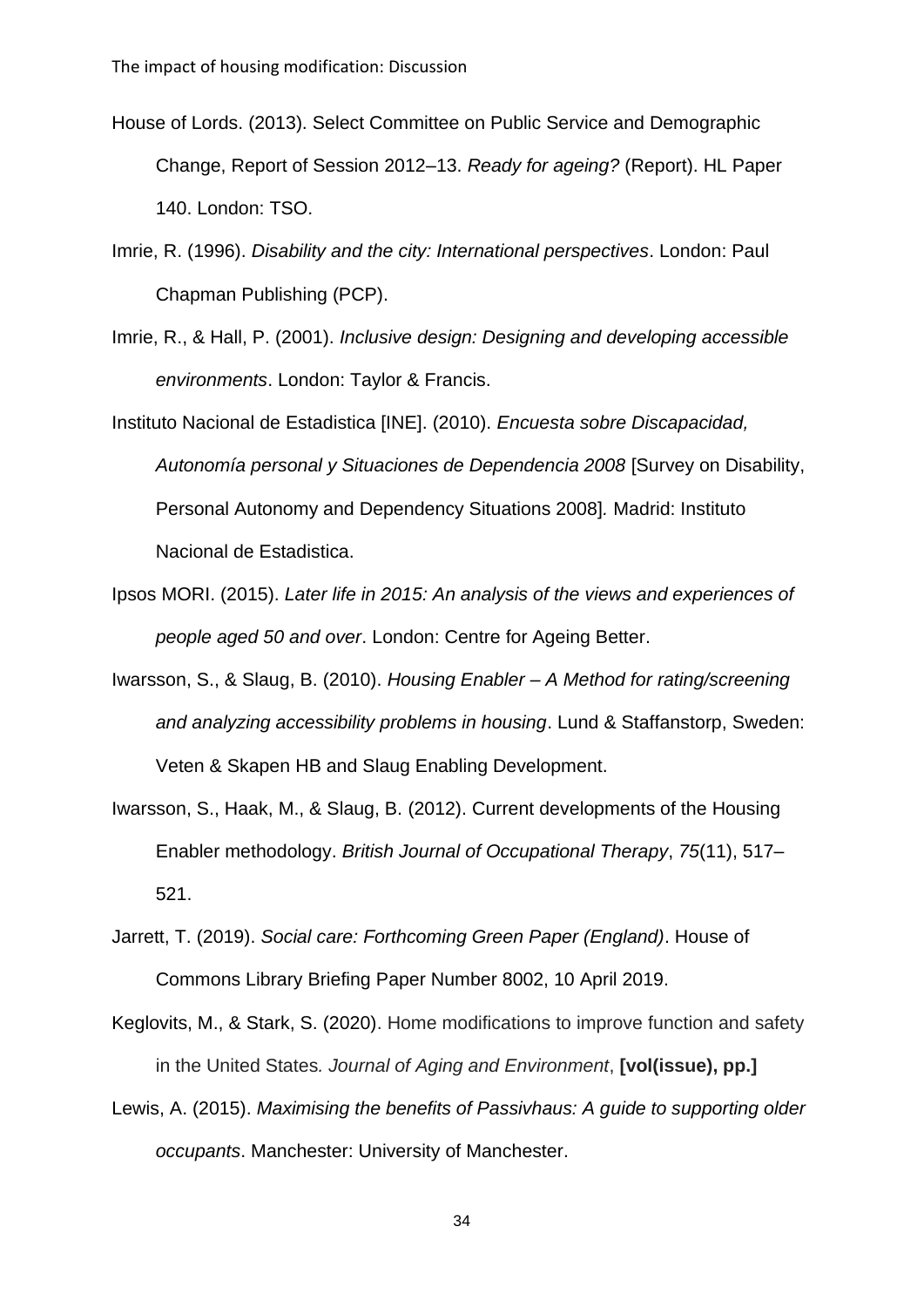*Local Government and Housing Act 1989.* (1989 c. 42). London: HMSO.

- Mackintosh, S., Smith, P., Garrett, H., Davidson, M., Morgan, G., & Russell, R. (2018). *Disabled Facilities Grant (DFG) and other adaptations – External review*. Main Report. Bristol: University of the West of England.
- Mackintosh, S. (2020). Putting home adaptations on the policy agenda in England. *Journal of Aging and Environment,* **[vol(issue), pp.]**
- Mackenzie, L., Currer, C., & Byles, J. E. (2015). Narratives of home and place: Findings from the Housing and Independent Living Study. *Ageing & Society*, *35*(8), 1684–1712.
- Mallaband, B., Haines, V., & Mitchell, V. (2013). Barriers to domestic retrofit: Learning from past home improvement experiences. In W. Swan & P. Brown (Eds.), *Retrofitting the built environment* (pp. 184–199). Chichester: Wiley Blackwell.
- Marmot, M. (2010). *Fair society, healthy lives: The Marmot Review. Strategic review of health inequalities in England post-2010*. London: The Marmot Review.
- Mayor of London. (2015). *Housing Standards: Minor alterations to the London Plan, consultation draf*t, May 2015. London: Greater London Authority.
- Mayor of London. (2018). *London Plan annual monitoring report 14 2016/17*, September 2018. London: Greater London Authority.
- Morgan, S. (2013). A roadmap to significant reductions in energy use for existing buildings: The long view. In W. Swan & P. Brown (Eds.), *Retrofitting the built environment* (pp. 55–66). Chichester: Wiley Blackwell.
- National Health Service (NHS). (2017). *Next steps on the NHS Five Year Forward View*. Leeds: NHS England.

Nicol, S., Roys, M., & Garrett, H. (2015). *Briefing paper: The cost of poor housing to*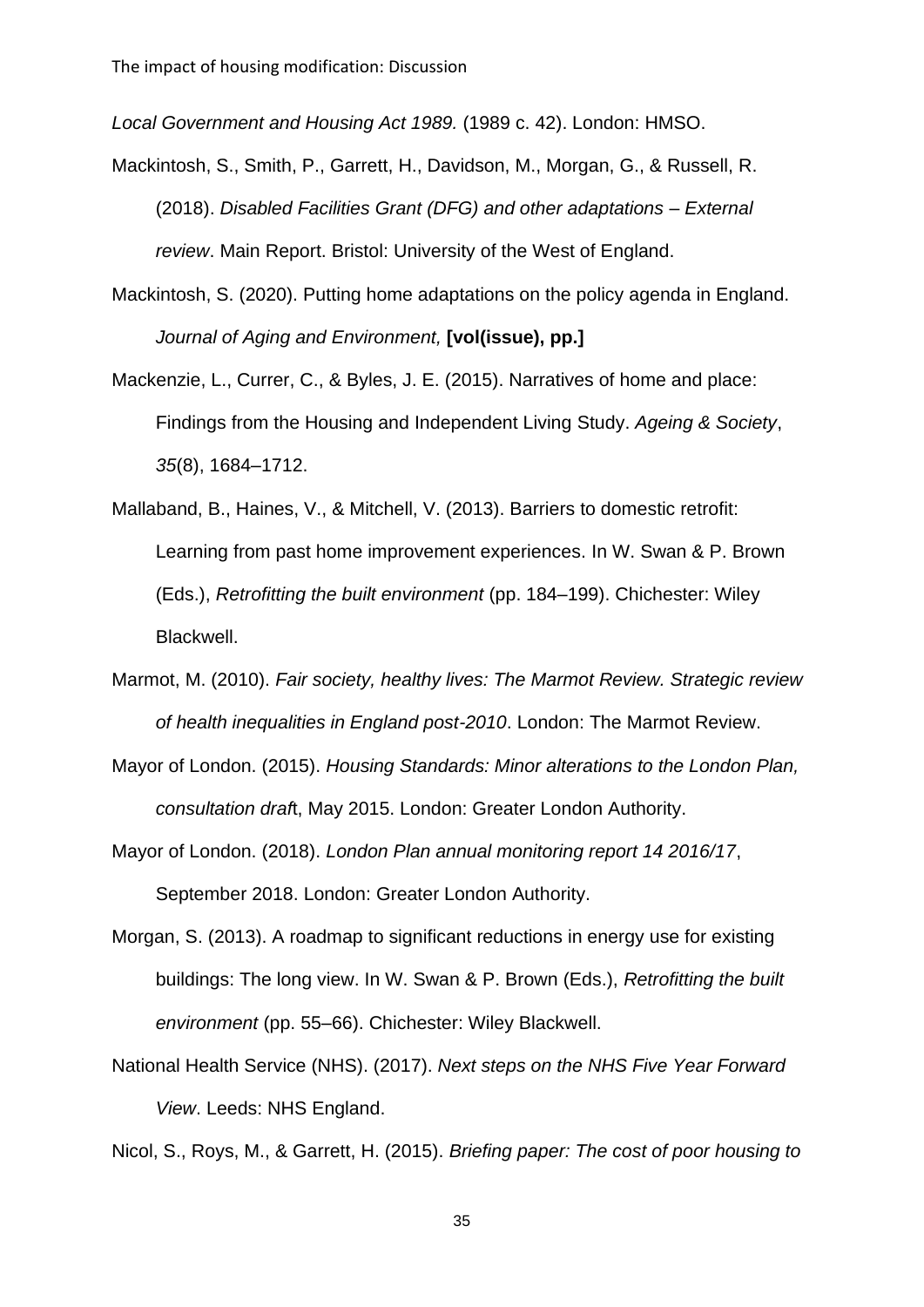*the NHS*. Watford: BRE Trust.

- Nicol, S., Roys, M., Ormandy, D., & Ezratty, V. (2016). *Briefing paper: The cost of poor housing in the European Union*. Watford: BRE Trust.
- Park, J., & Porteus, J. (2018). *Age-friendly housing: Future design for older people*. London: RIBA Publishing.
- Peace, S. (forthcoming). *Ageing & environment: Space, place and materiality*. Bristol: Policy Press.
- Peace, S., Katz, J., Holland, C., & Jones, R. L. (2019). The age-friendly community: A test of inclusivity. In T. Buffel., S. Handler, & C. Phillipson (Eds.), *Age-friendly cities and communities: A global perspective* (pp. 251–271). Bristol: Policy Press.
- Powell, J., Mackintosh, S., Bird, E., Ige, J., Garrett, H., & Roys, M. (2017). *The role of home adaptations in improving later life*. London: Centre for Ageing Better.

Preston, C., Drydakis, N., Forwood, S., Ellen-Hughes, S., & Burch, S. (2018). *Planning and preparing for later life*. London: Centre for Ageing Better.

- Public Health England (PHE). (2018). *Improving health and care through the home: A national memorandum of understanding*. London: Public Health England.
- Renaut, S., Ogg, J., Petite, S., & Chamahian, A. (2015). Home environments and adaptations in the context of ageing. *Ageing & Society*, *35*(6), 1278–1303.
- Royal College of Occupational Therapists [RCOT]. (2019a). *Adaptations without delay: A guide to planning and delivering home adaptations differently.* London: Royal College of Occupational Therapists.
- Royal College of Occupational Therapists [RCOT]. (2019b). See [https://www.rcot.co.uk/about-occupational-therapy/what-is-occupational](https://www.rcot.co.uk/about-occupational-therapy/what-is-occupational-therapy)[therapy,](https://www.rcot.co.uk/about-occupational-therapy/what-is-occupational-therapy) [https://www.rcot.co.uk/about-occupational-therapy/find-occupational-](https://www.rcot.co.uk/about-occupational-therapy/find-occupational-therapist)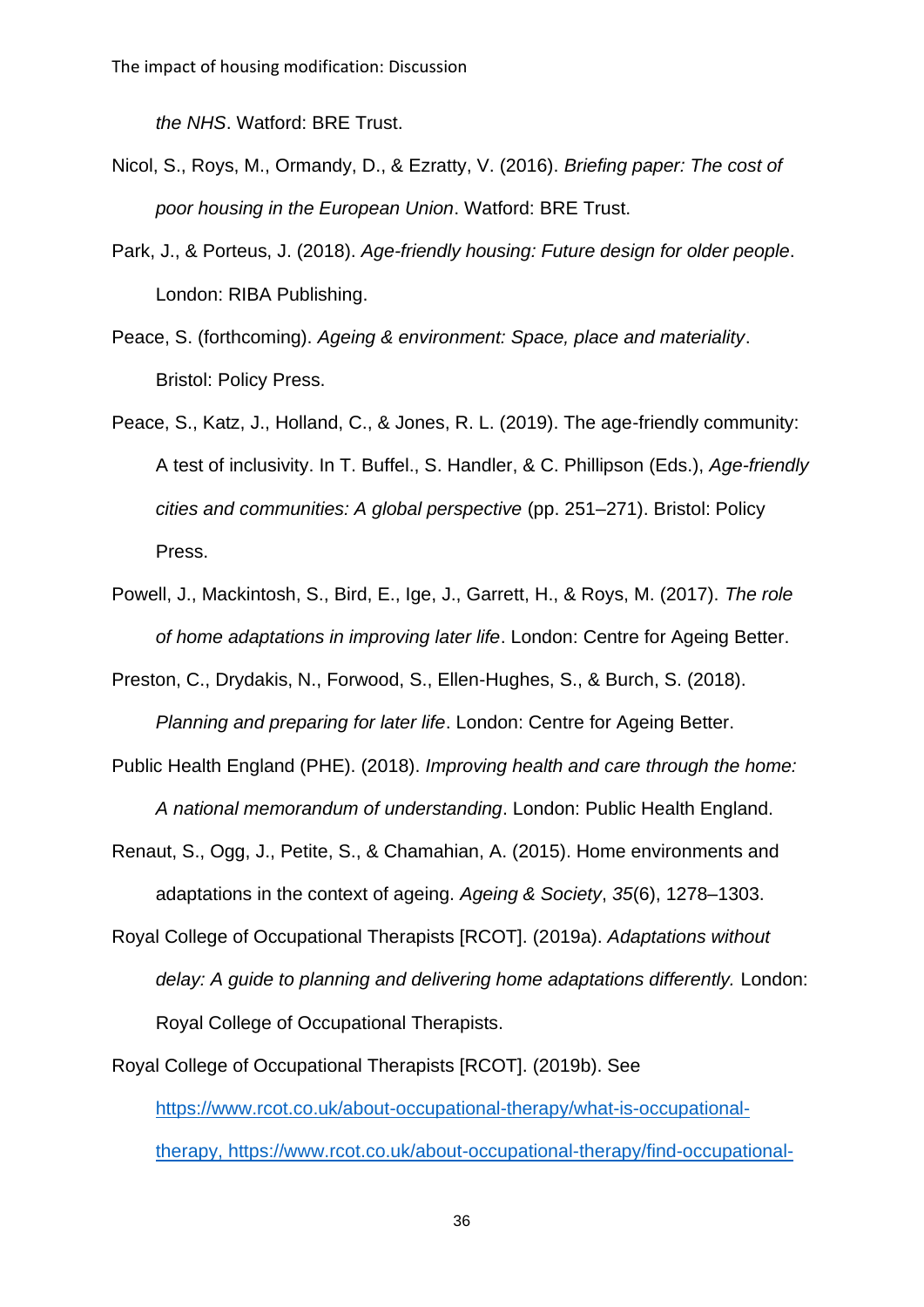#### [therapist](https://www.rcot.co.uk/about-occupational-therapy/find-occupational-therapist) (accessed July 2019)

Russell, R., Ormerod, M., & Newton, R. (2018). The development of a design and construction process protocol to support the home modification process delivered by occupational therapists. *Journal of Aging Research, 2018*, Article ID 4904379, 13 pages. doi: 10.1155/2018/4904379

Scope (2019) *Disability in the UK*. Retrieved from

[https://www.scope.org.uk/?gclid=EAIaIQobChMIqNOqle-](https://www.scope.org.uk/?gclid=EAIaIQobChMIqNOqle-05QIVUFXTCh3BWwtbEAAYASAAEgJfKPD_BwE)

[05QIVUFXTCh3BWwtbEAAYASAAEgJfKPD\\_BwE](https://www.scope.org.uk/?gclid=EAIaIQobChMIqNOqle-05QIVUFXTCh3BWwtbEAAYASAAEgJfKPD_BwE) (accessed October 2019)

- Slaug, B., Granbom, M., & Iwarsson, M. (2020). An ageing population and an ageing housing stock - Housing accessibility problems in typical Swedish dwellings. *Journal of Aging and Environment*, **[vol(issue), pp.]**
- Stark, S., Keglovits, M., Arbesman, M., & Lieberman, D. (2017). Effect of home modification interventions on the participation of community-dwelling adults with health conditions: A systematic review. *American Journal of Occupational Therapy, 71*(2), 7102290010p1–7102290010p11. doi: 10.5014/ajot.2017.018887
- Struckmeyer, L. R. & Pickens, N. D. (2016). Home modifications for people with Alzheimer's disease: A scoping review. *American Journal of Occupational Therapy, 70*(1), 7001270020p1–7001270020p9. doi: 10.5014/ajot.2015.016089
- Thordardottir, B., Malmgren Fänge, A., Chiatti, C., & Ekstam, L. (2019). Participation in everyday life before and after a housing adaptation. *Journal of Housing for the Elderly, 33*(1), 41–55. (Reprinted in *Journal of Aging and Environment*, 2020, **[vol(issue), pp.]**).

United Nations. (2017). *World population ageing, 2017*. New York: United Nations. Whitehead, P. J., & Golding-Day, M. R. (2019). The lived experience of bathing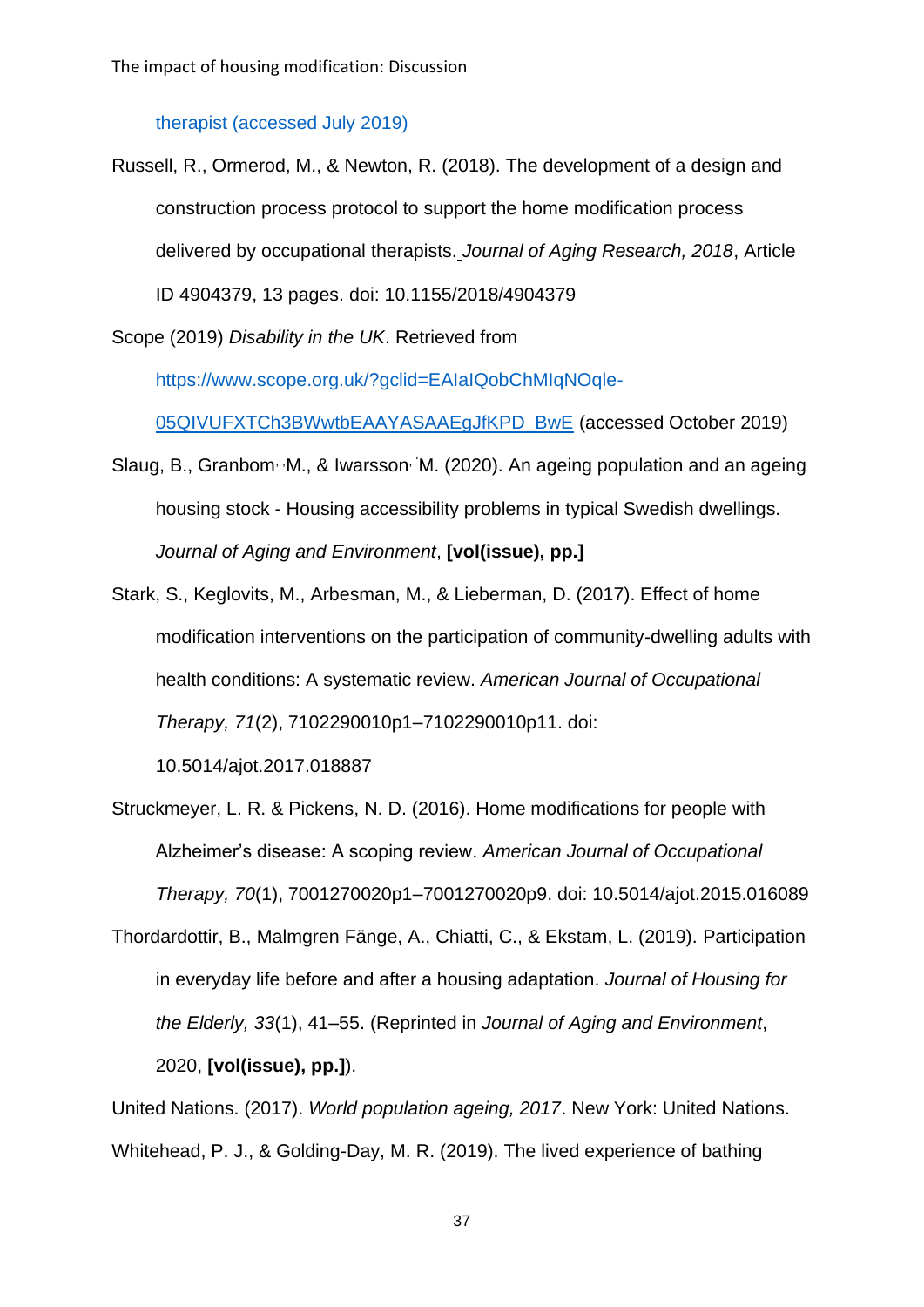adaptations in the homes of older adults and their carers (BATH-OUT): A qualitative interview study. *Health and Social Care in the Community, 27*(6), 1534–1543.

- Whitehead, P. J., Golding-Day, M. R., Belshaw, S., Dawson, T., James, M., & Walker, M. F. (2018). Bathing adaptations in the homes of older adults (BATH-OUT): Results of a feasibility randomised controlled trial (RCT). *BMC Public Health*, *18*, 1293.
- Wilson, W., & Fears, C. (2016). *Disabled facilities grants for home adaptations*. House of Commons Library Briefing Paper Number 03011, 28 December 2016.
- *World Federation of Occupational Therapists.* (2019). See [www.wfot.org](http://www.wfot.org/) (accessed 30 August 2019)
- World Health Organization [WHO]. (2007). Global age-friendly cities guide. Geneva: WHO.

World Health Organization [WHO]. (2011). *World report on disability*. Geneva: WHO.

- World Health Organization [WHO]. (2017). *Global action plan on the public health response to dementia 2017-2025*. Geneva: WHO.
- World Health Organization [WHO]. (2018). *WHO housing and health guidelines*. Geneva: WHO.

(1886 words)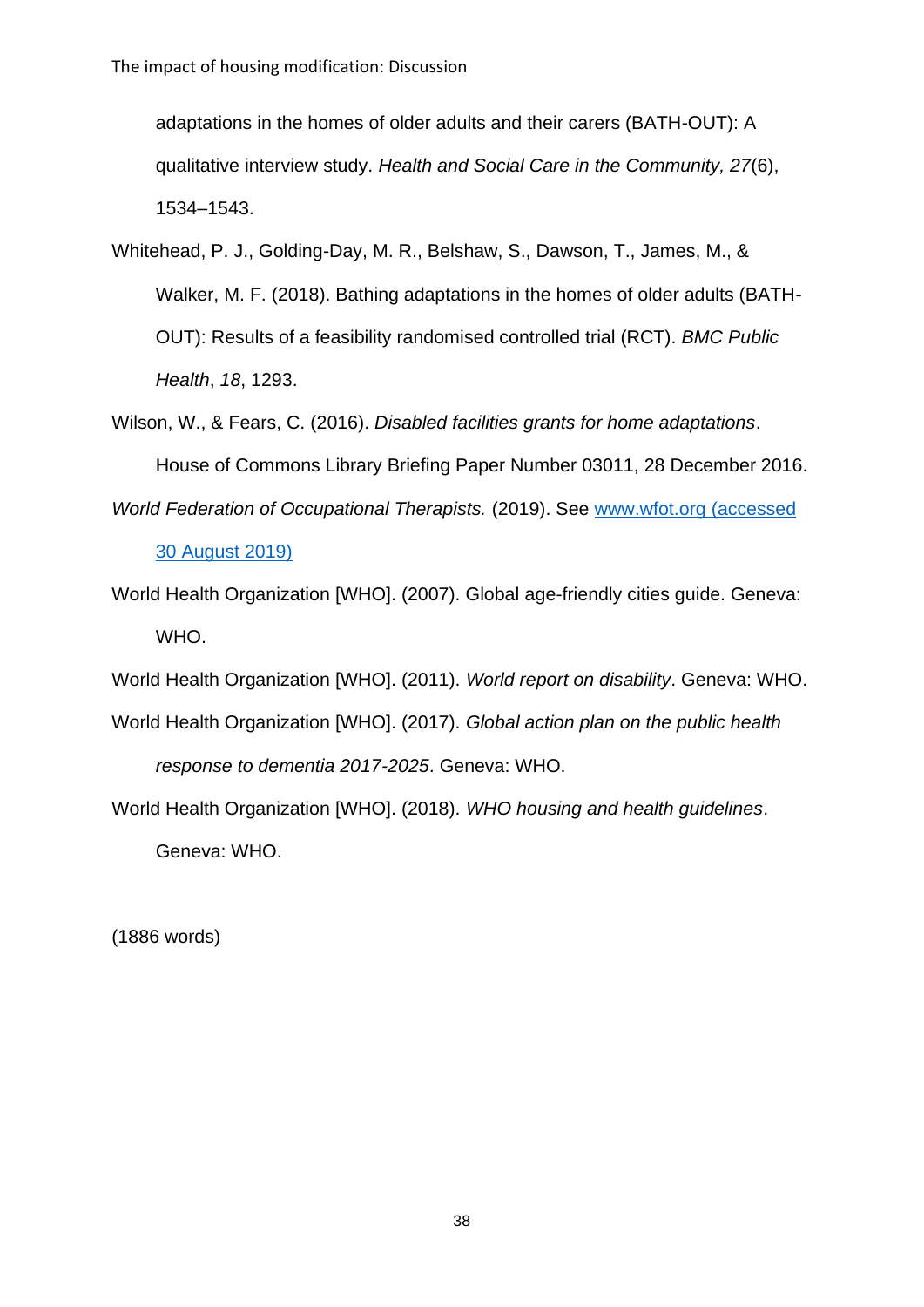**Table 1.** Population demographics.

|            | % Population 60 years and over |                    |
|------------|--------------------------------|--------------------|
|            | 2017                           | 2050 (projections) |
|            |                                |                    |
| Australia  | 21.0                           | 28.3               |
| <b>USA</b> | 21.5                           | 27.8               |
| UK         | 23.9                           | 31.5               |
| Spain      | 25.3                           | 41.9               |
| Sweden     | 25.5                           | 30.4               |
|            |                                |                    |

Source: United Nations. (2017). *World Population Ageing, 2017*. New York: United Nations, pp. 106-107.